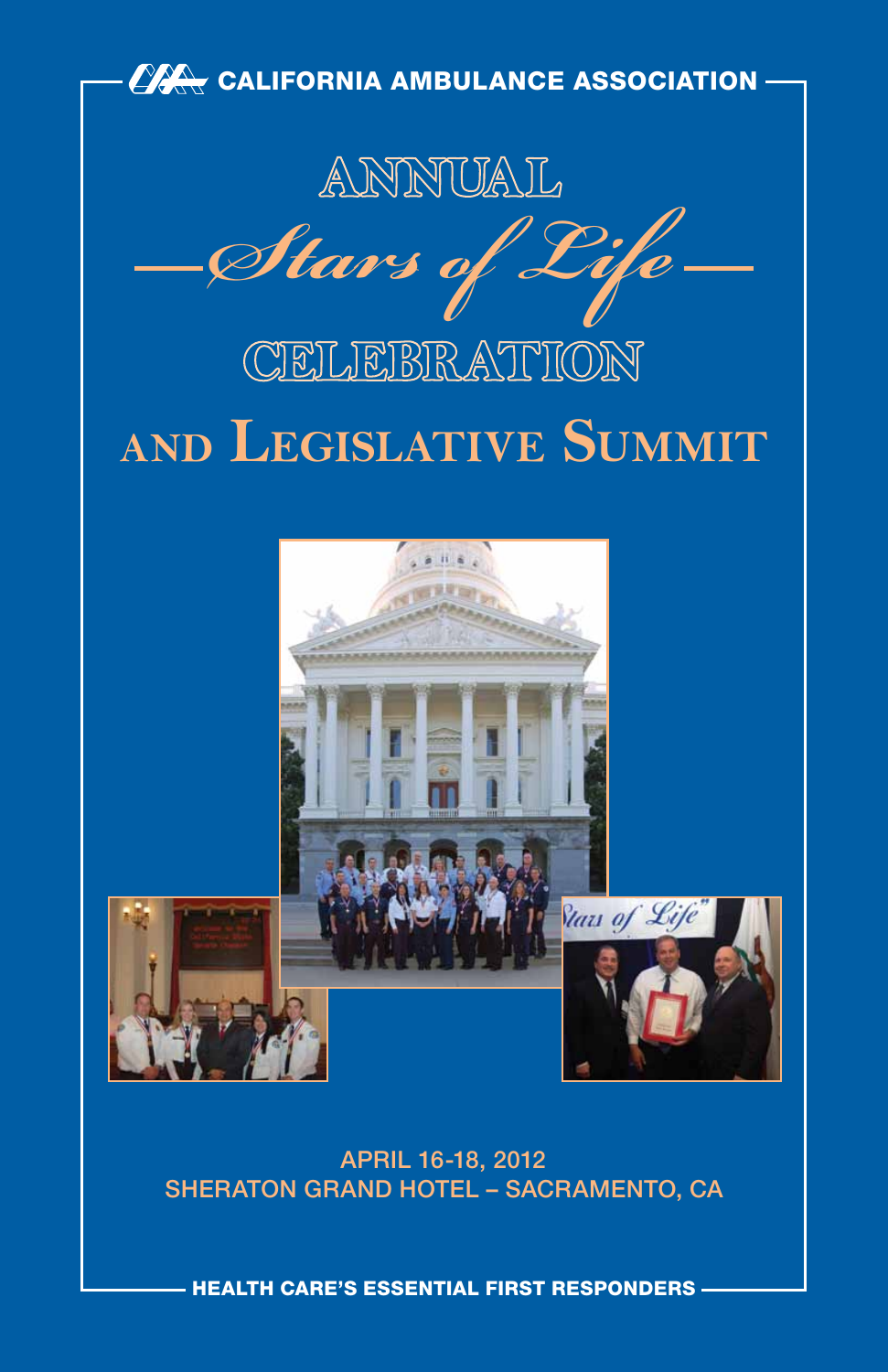*Stars of Life*



Bob Barry Chairman, Board of Directors California Ambulance **Accoriation** 

**COMPANDING CONTROVER SIDE CONTROLLET CONTROVER SIDE CONTROLLET SIDE CONTROVER SIDE CONTROVER SIDE CONTROLLET CONTROVER SIDE CONTROLLET CONTROLLET CONTROLLET CONTROLLET CONTROLLET CONTROLLET CONTROLLET CONTROLLET CONTROLLE** ongratulations to all of our 2012 Stars of Life. Your actions, heroic incident or a career-long performance record, demonstrate that you have shown the spirit and commitment that it takes to be the best of the best.

Too often the work of our paramedics, EMTs, emergency medical dispatchers, and other key support personnel goes without notice. Neither the public nor the media get the opportunity to see the contribution each of you makes to ensure that highly specialized pre-hospital medical care is delivered day in and day out to the communities you serve. The single common thread that links you all here today is that you do not do it for the money or the glory, you do it because you love it.

Today, you had the opportunity to meet with your assembly members and/or state senators. I am hopeful you found it to be a positive and informative experience. The California Ambulance Association is working hard to secure increased reimbursement for

the services we provide to California's over 10 million Medi-Cal beneficiaries. We also advocate for you in the regulatory process working to ensure that proposed changes in education, training, equipment, or other areas that impact your work environment are fair, practical and necessary. Your first-hand experience as EMS professionals is a message that will resonate with our legislators.

Let us not forget our generous sponsors of this year's Stars of Life celebration, for without their support, this event would not have been possible. Thank you *BoundTree Medical, Cindy Elbert Insurance Services, DerManouel Insurance Group, King-American Ambulance, McCormick Ambulance Services, San Luis Ambulance,*  and *State Compensation Insurance Fund.*

Lastly, we are honored to have Dr. Howard Backer, Director of the California Emergency Medical Services Authority and Senator Ed Hernandez as our special guests at this event.

Tonight we celebrate you, the private ambulance industry's Stars of Life. We thank you for your commitment to your patients, co-workers, company and communities you serve. A

*Stars of Life Awards Banquet* — April 17, 2012 — **Welcome** *Bob Barry, Chairman* **Special Recognition** *Dr. Howard Backer, EMSA Director* **Guest Legislative Speaker** *Dr. Ed Hernandez, California State Senate District 24* **Presentation of Stars of Life Recognition Closing Remarks**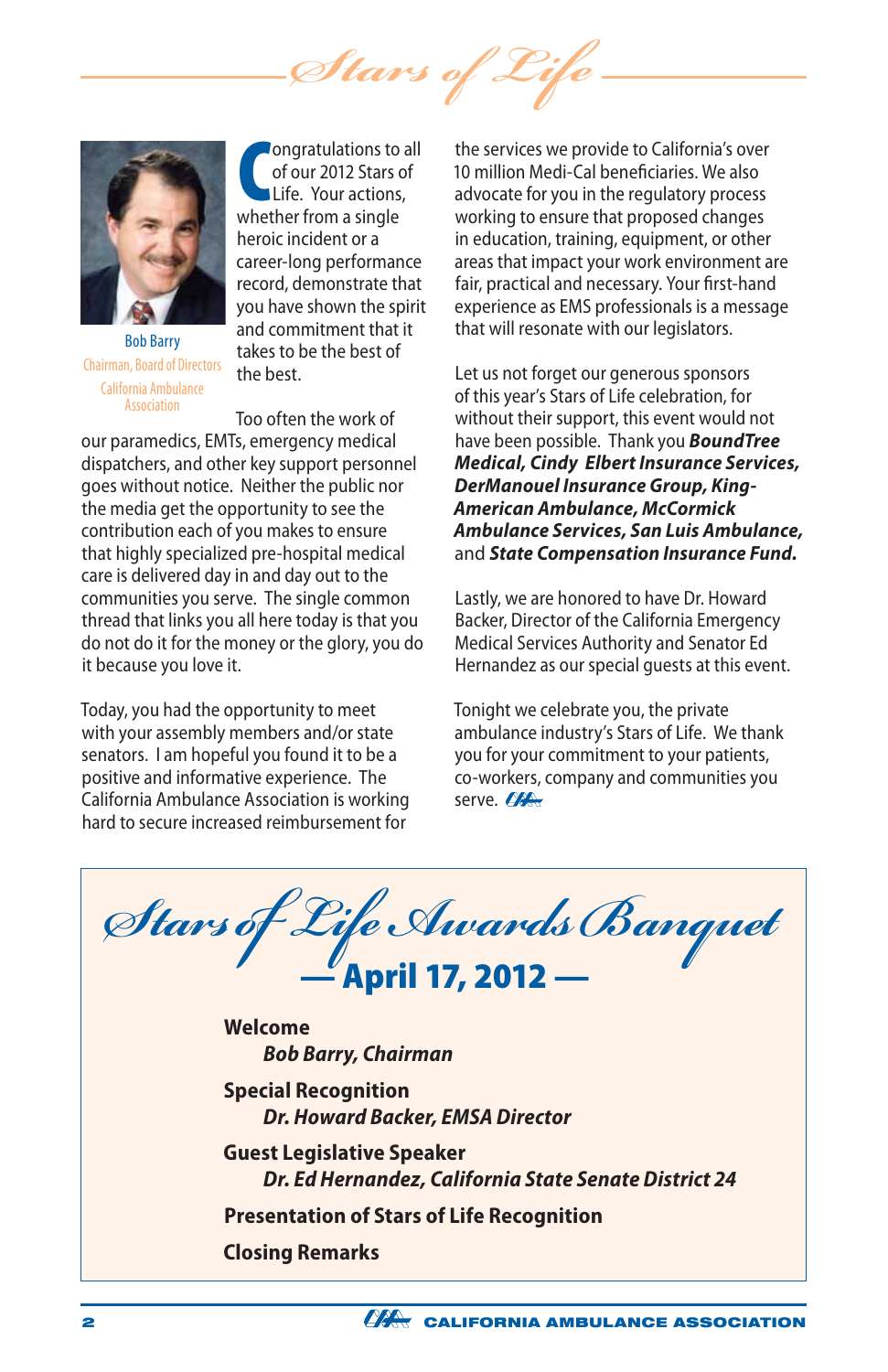*Stars of Life*

# *Thank You Sponsors!*



Making Precious Minutes Count...<sup>TM</sup>

## *Breakfast Sponsor Dinner Sponsor*







# *Reception Sponsor Reception Sponsor*





*Monday AM Coffee Break Monday PM Coffee Break*



# **KING-AMERICAN** *Wednesday AM Coffee Break Stars of Life T-Shirts*

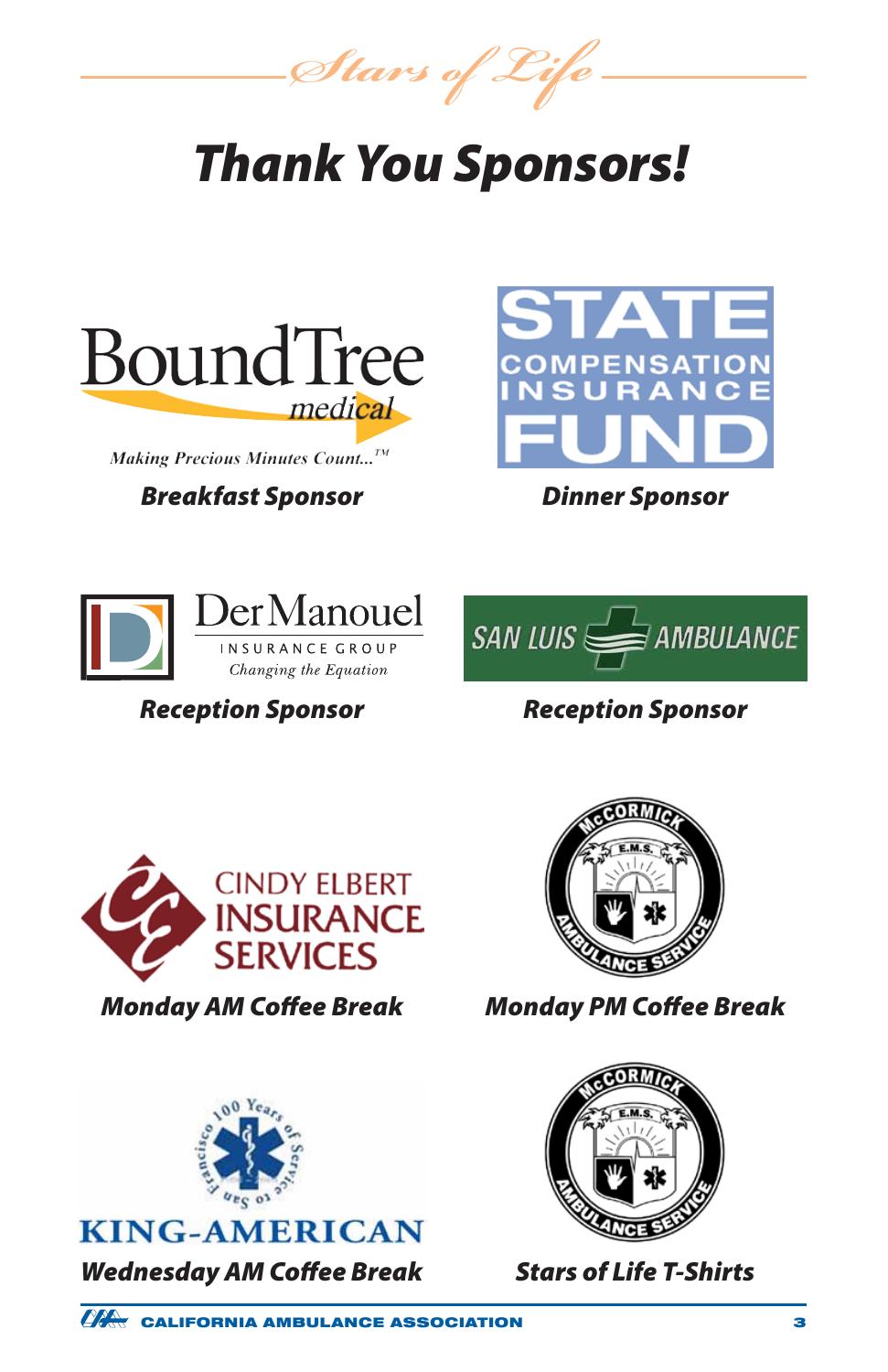Stars of 2

# Howard Backer, MD, MPH, FACEP *Director California Emergency Medical Services Authority*



**Howard Backer, MD, MPH, FACEP,** is the Director of the California Emergency Medical Services Authority (EMSA) where he leads the department in establishing and

enforcing standards for EMS personnel, coordinating with local EMS systems, overseeing the development of statewide specialty care systems, and preparing for and responding to disasters.

Dr. Backer previously served for ten years at the California Department of Public Health (CDPH), where he held a variety of assignments including as Chief of the Immunization Branch and as Interim Director and Interim State Health Officer.

From 2008 to 2011, Backer was Associate Secretary for Emergency Preparedness at the California Health and Human Services Agency where he worked closely with EMSA, CDPH, the Department of Social Services and other CHHS departments on plans to coordinate public health and medical disaster response as well as mass care and shelter issues. In that capacity, he served as a consultant to the Ukrainian Ministry of Emergencies and was part of a delegation to Chile following the devastating 2010 earthquake there. He will continue to coordinate the development of Emergency Function 8 (Public Health and Medical) for the California State Emergency Plan.

Prior to government service, Dr. Backer practiced emergency medicine full time for 25 years in rural, urban, and suburban settings. He received a Doctor of Medicine from the University of California at San Francisco, a Master of Public Health from the University of California at Berkeley,a Bachelor of Sciences from the University of Michigan and is board certified in Emergency Medicine, Preventive Medicine and Public Health. He continues to work clinical hours in Urgent Care at the UC Berkeley Student Health Center.

Dr. Backer has a lifelong interest in wilderness and travel medicine. He is a founding member of the Wilderness Medical Society and a Fellow of the Academy of Wilderness Medicine. He also serves as medical consultant for an international adventure travel company and is a national expert in field water disinfection and infectious diseases of travelers.

Dr. Backer lives in Piedmont, with his wife, who is a registered nurse, and one of three daughters. In his time off, he likes to spend time in the Sierra Nevada mountains or do international travel to remote areas.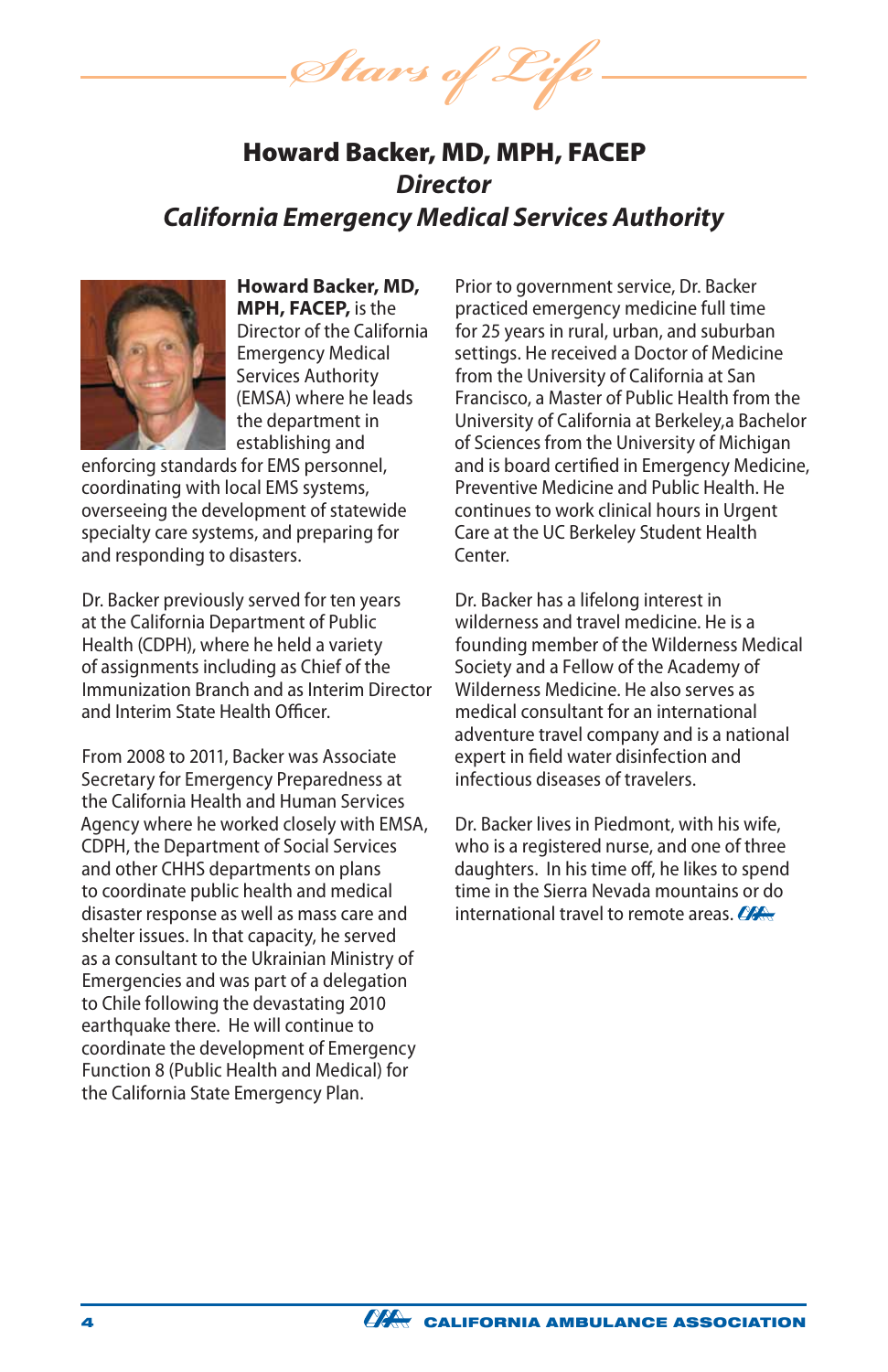*Stars of Life*

# Dr. Ed Hernandez *California State Senator California Senate District 24*



**Dr. Ed Hernandez** had only one goal as a young man – to serve the health care needs of the community he came from. As an optometrist and local businessman, he never dreamed he

would one day work in the California State Legislature. As a health care provider in predominantly low-income communities though, the need to improve access to health care is what drove him to run for office. Dr. Ed was first elected to the Assembly in November of 2006, and re-elected in November of 2008. He won his seat in the California State Senate in November of 2010.

Senator Hernandez serves as Chair for the Senate Committee on Health. He is also a member of the Business, Professions, and Economic Development Committee, as well as the Government and Finance Committee and the Committee for Governmental Organization.

Senator Hernandez is the Chair of the San Gabriel Valley Legislative Caucus, made up of 13 Senators and Assemblymembers representing the greater San Gabriel Valley. This position has allowed him to work in cooperation with fellow legislators on issues critical to the San Gabriel Valley, including water and transportation.

Senator Hernandez grew up in La Puente, attended local schools and graduated from Bassett High School. He worked his way through school, attending both Rio Hondo and Mt. San Antonio Community Colleges before going on to get his B.S. degree in Biology from Cal State Fullerton. He received a scholarship to study Optometry at Indiana University, which is also where he met his wife Diane. After returning home, Dr. Ed and his wife setup their first practice in his hometown of La Puente.

Senator Hernandez represents the 24<sup>th</sup> Senate District, which includes parts of the City of Los Angeles including El Sereno, Lincoln Heights, City Terrace, Montecito Heights, as well as East Los Angeles and the Cities of Azusa, Baldwin Park, Covina, Duarte, El Monte, Industry, Irwindale, La Puente, Monterey Park, Rosemead, and West Covina. The district also includes the communities of Avocado Heights, Citrus, Hacienda Heights, Rowland Heights, South San Gabriel, Valinda and Vincent. **CALL**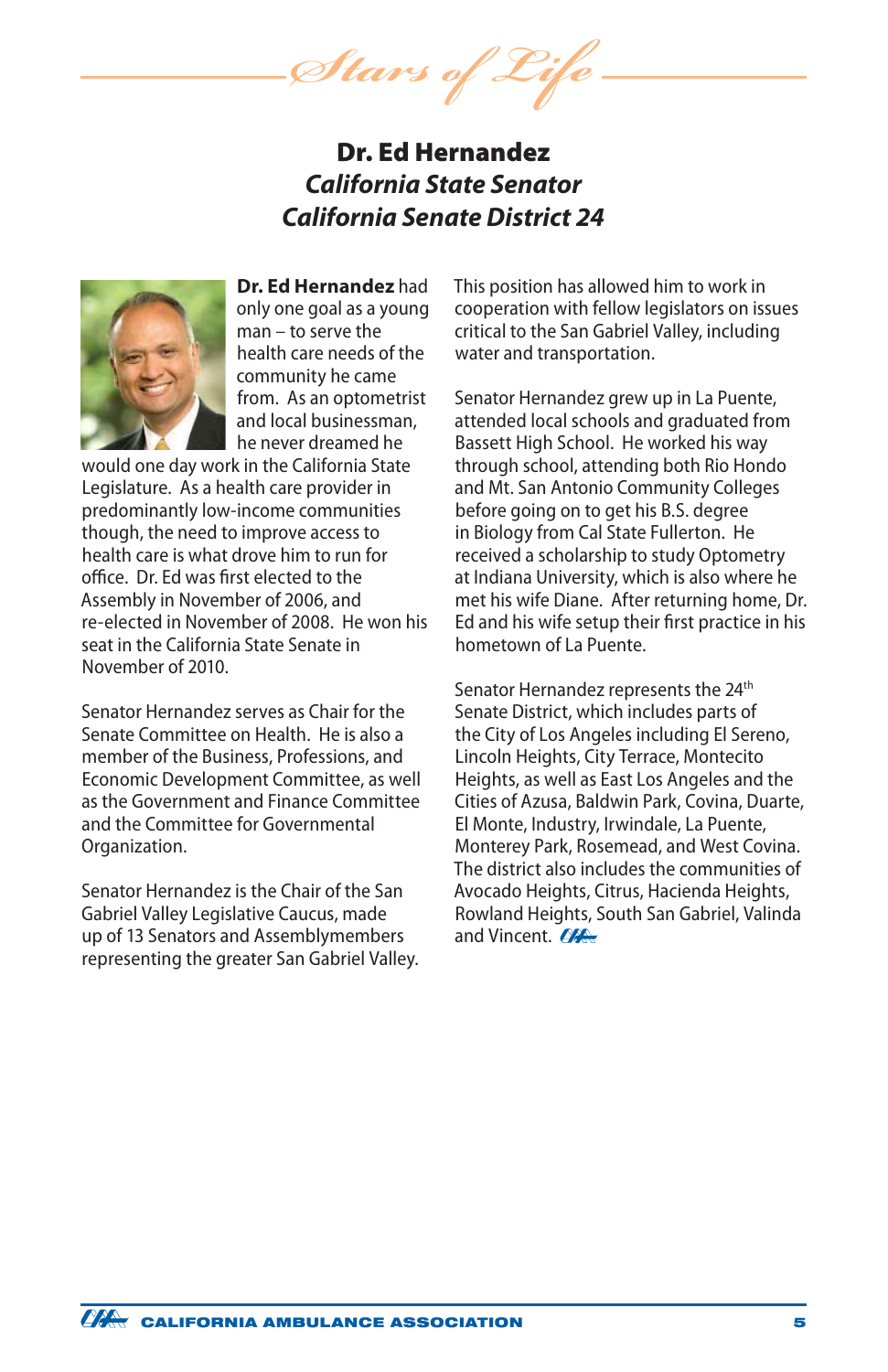*Stars* 



Gordon Anderson

*American Medical Response San Diego*

#### Gordon Anderson Emergency Medical Dispatcher

Gordon Anderson has made a lifelong commitment, 43 years to be exact, to providing excellent EMS service to the San Diego Community. From operating as an EMT, Field Supervisor, Outreach Coordinator, CPR instructor, Communications lead and Manager, Gordon has covered significant ground, literally and figuratively, in his time with AMR and its predecessor companies. One of the first nationally certified EMTs in San Diego, Gordon has trained over 1,100 community members in CPR, and was among the first to respond to the 1978 PSA airliner crash in San Diego in which 177 lives were lost.

Gordon's long history and experience in the San Diego community has proven extremely valuable to his operations, and has no doubt helped to improve the efficiency of the region's 9-1-1 system. In 2009, the County of San Diego recognized Gordon's distinguished EMS career with an official proclamation. In addition to his service with AMR, Gordon also volunteers with a number of community outreach programs, including providing oil changes for seniors and graffiti removal. Gordon's dedication to EMS and the community he serves has certainly saved countless lives. The consummate professional, there is no question that Gordon Anderson deserves the distinguished honor of being awarded the Star of Life. \*

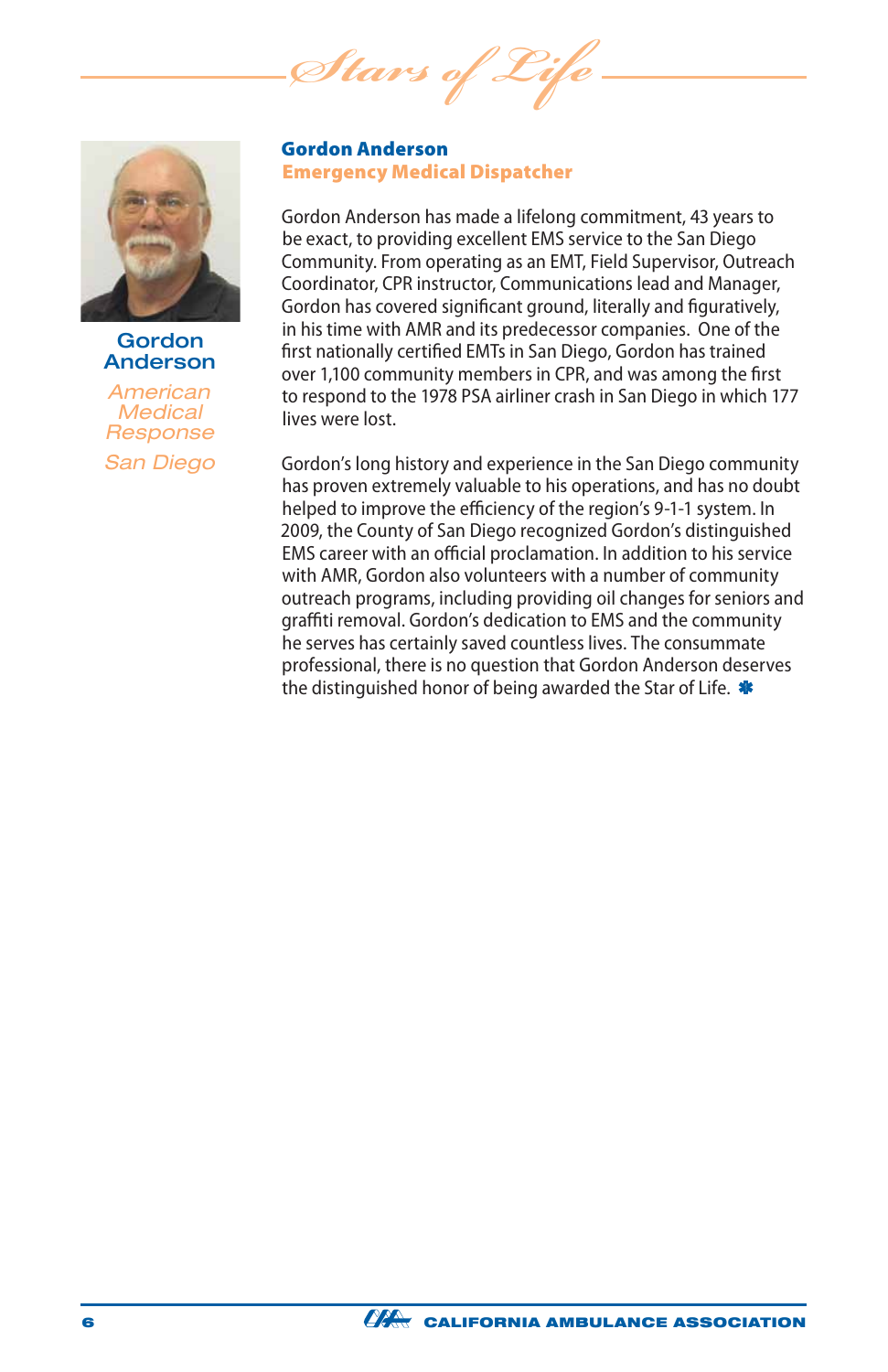Stars of



**Nicole** Bonn

*Medic Ambulance Solano County*

#### Nicole Bonn Paramedic

Nicole Bonn, Paramedic, back in high school wanted to be an accountant, and after high school went down that profession line. She was living with a friend while she was one of the first female firefighters at Vallejo Fire Department, and she would come home with great stories and took great pride in her profession. Nicole decided to make a career change and she started to go to school to become a Firefighter / EMT, and while taking the classes she fell in love with the medical side of EMS. Nicole did become a Firefighter / EMT, but she still loved the EMS side and dealing directly with patients. Nicole then decided to move on to the next step in her EMS career and became a paramedic. Nicole has been with Medic Ambulance for 12 years, and a paramedic for the past 11 years. Nicole still loves the medical side of EMS and again is taking the next step in her EMS career as she is waiting to be accepted into nursing school. For now, she lives in Sonoma with her husband and 2 daughters. Nicole and her partner, Pam, are being honored for their rapid and critical treatment of a cardiac patient, who suffered sudden cardiac arrest. Nicole delivered early defibrillation to the patient who then became conscious and started breathing. The patient received emergency catheterization at the Cardiac Center. Because of their excellent treatment, the patient walked out of the hospital and is at home now in Benicia! Great job! \*

Stars of



James **Bradbury** 

*Hall Ambulance Service, Inc. Bakersfield*

#### James Bradbury EMT

James Bradbury is an EMT assigned to the Metro Bakersfield 911 system. James is being recognized for his continued commitment to community service. James is responsible for logging more Community Service hours than all of the other employees at Hall Ambulance combined. James assists with providing mentoring service to the Hall Ambulance Explorer Post. James assists with the Mayor's Highway Cleanup project, which is one of the most aggressive community based highway clean-up projects in California. James makes regular visits to local schools and churches to assist with demonstrations. James is also an EMT Preceptor responsible for assisting new employees through their six week field orientation program. **\*** 

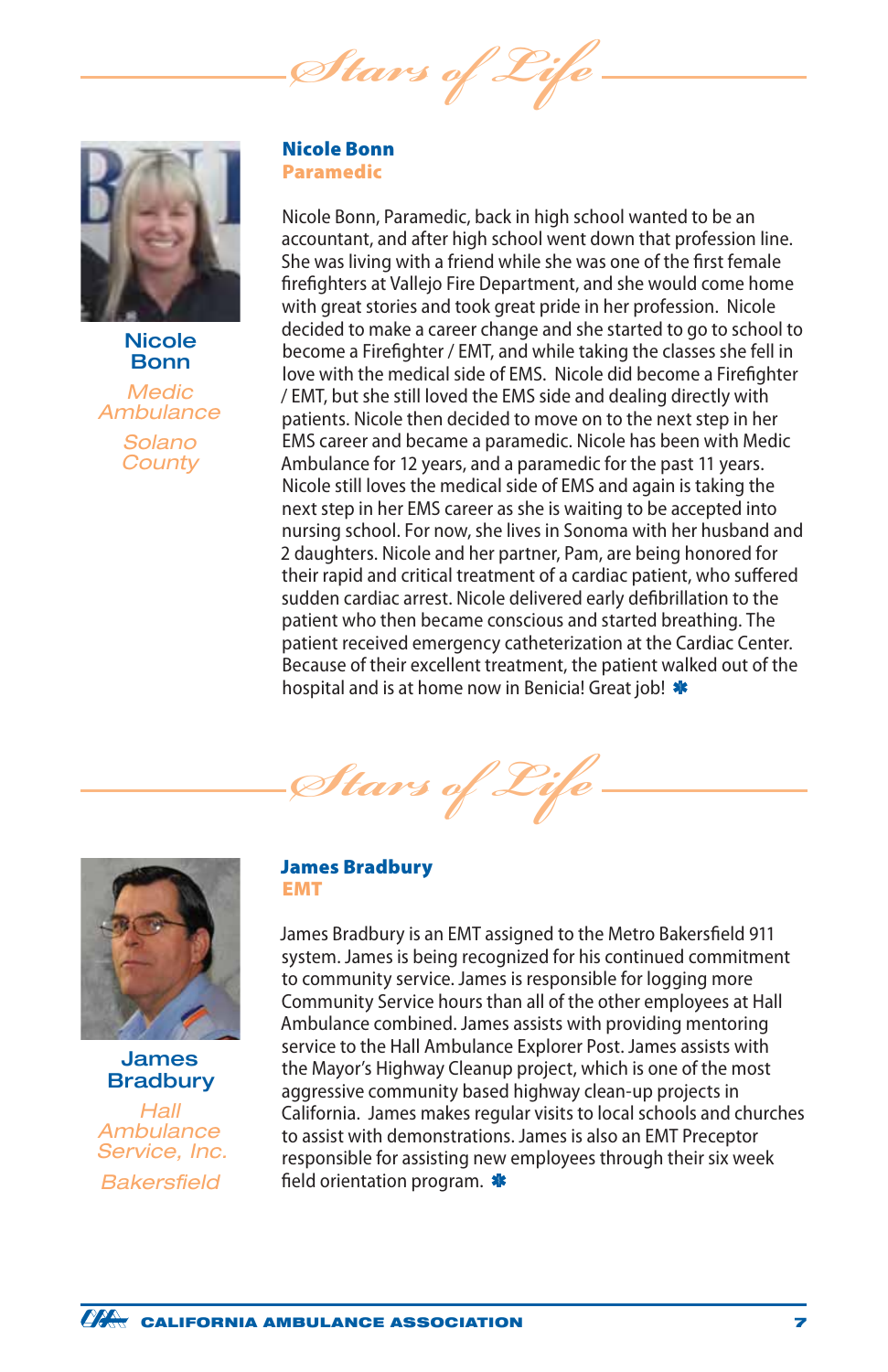*Stars of* 



Jeronimo Carlos *Pro-Transport-1 Berkeley*

Jeronimo Carlos Field Operations Manager

Jeronimo went beyond the call of duty when he took the initiative to assist with assembling a crew to successfully transport an 1150-pound patient who hadn't left her home in six years, subsequently saving her life. The patient required transportation to her family's home in a neighboring city for better care. Jeronimo performed the crucial task of inspecting each location, meticulously testing for adequate floor strength, door frame width and stair capability, ensuring comprehensive safety throughout the transport. Thanks to his efforts, the patient and crew enjoyed a safe, secure transport. When all other providers had turned her away, Jeronimo stepped up to the plate and proved his dedication to patient care. He has been an integral part of ProTransport-1 since joining the company six and a half years ago, progressing from EMT to Field Operations Manager and selflessly dedicating his life to the EMS industry. \*



Lisa DeMetz

*American Medical Response Riverside* 

#### Lisa DeMetz Paramedic

*Stars of Life*

Described as a reliable, hardworking and self-disciplined clinician, Lisa DeMetz puts heart and compassion everyday into her role as a Riverside County paramedic. However, Lisa's commitment to the community she serves does not stop when her shift ends. Whether securing school supplies for under privileged students, championing a Halloween safety campaign, collecting shoes and Christmas presents for needy children or serving the hungry, Lisa DeMetz does more than treat a patient's illness or injury during a medical emergency, she also reaches out to her community's most vulnerable in their time of need. A 20 year EMS veteran, Lisa's commitment and dedication to her medical profession and her selfless humanitarian efforts are unmatched, and AMR is very proud to have selected her as a 2012 Star of Life.

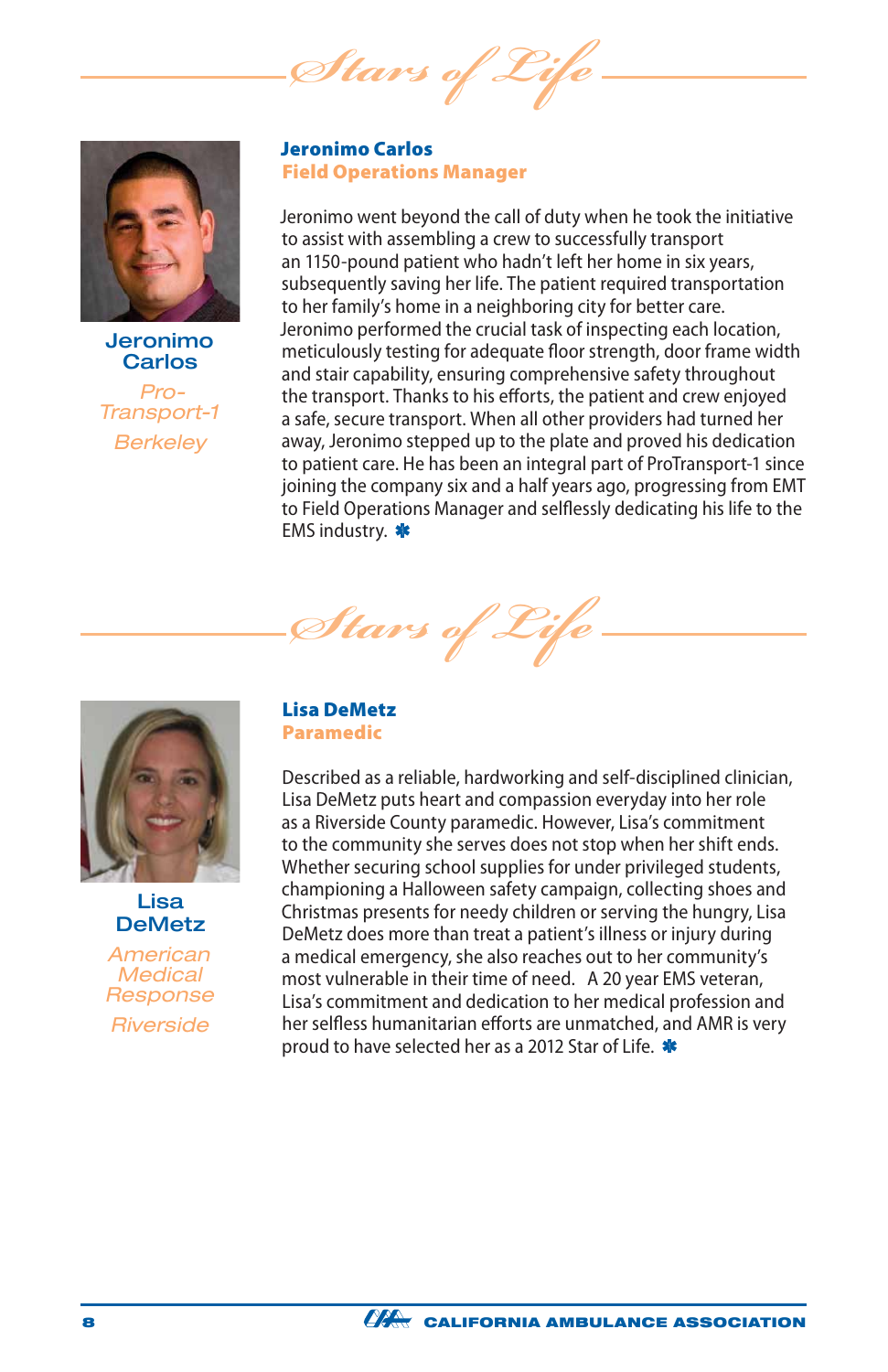*Stars of Life*



Miguel Diaz *Riggs Ambulance Service Merced*

#### Miguel Diaz System Support Technician/EMT

Miguel Diaz, his official title is System Support Technician, but to Riggs Ambulance Service (RAS), he is much more. Diaz is extraordinarily dedicated to Emergency Medical Services (EMS), RAS, his community and his family. Diaz is a very cheerful and positive person who strives to help out everybody no matter what their circumstances are. He is an everyday star whose inspiring work could be as simple as translating for Spanish speaking patients in our billing office to teaching lifesaving CPR skills to community members of Merced County.

As an Emergency Medical Technician, his willingness to learn and evolve in his profession has escalated his role with RAS. His wife, Joann, inspires him to learn as much as he can in EMS while making an incredible difference in other people's lives. As an EMT, Diaz is always smiling and gracious to his coworkers. When asked about how long he plans to stay in EMS, Diaz replies, "I will probably be here forever, it keeps getting better every day." \*



Matt Drake *McCormick Ambulance Hawthorne*

#### Matt Drake Paramedic

*Stars of Life*

Matt continuously excels in creating innovative policies, procedures and standards related to patient care. Matt played a key role in the creation and success of our well respected paramedic program. He is a true asset to EMS.

Hired by McCormick in 2007 as an EMT-B, Matt was quickly promoted to FTO, Crew Chief, Paramedic Supervisor and Paramedic Coordinator. In addition to overseeing the QA/QI program, Matt plays an instrumental role in the Paramedic evaluation, testing, and hiring process. Matt volunteers his time training and preparing to respond to large scale disasters with our Rapid Emergency Deployment Team and is one of only three R.E.D. Team leaders.

Matt is most notably recognized as the individual responsible for creating higher standards for his fellow paramedics and endlessly expanding his own knowledge to provide the best patient care possible

Matt is an avid golfer, surfer & enjoys traveling the world with his wife. \*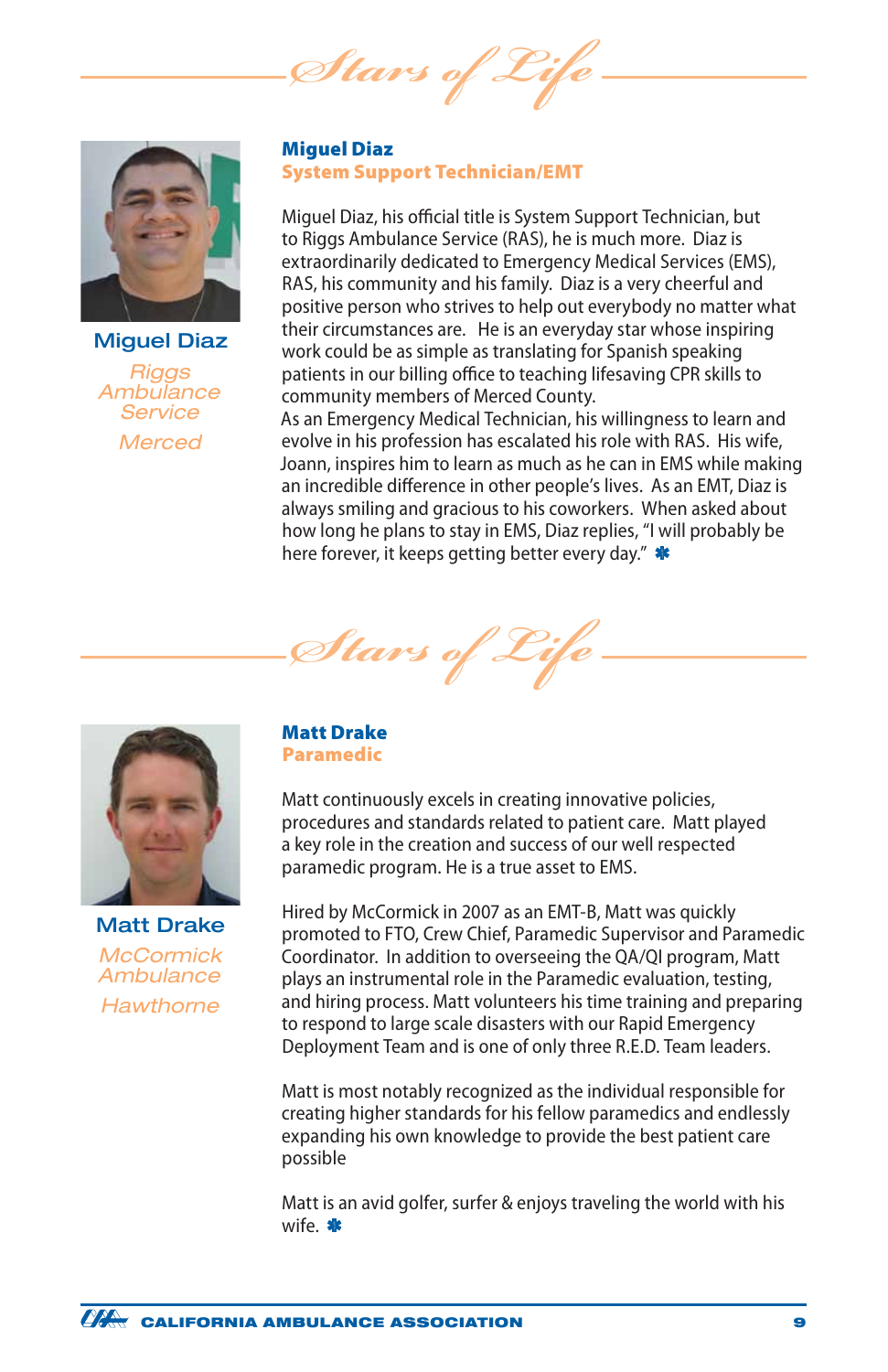*Stars of Life*



Curtis Dunn *American Ambulance Fresno*

#### Curtis Dunn Paramedic

Paramedic Dunn started his EMS career as a volunteer firefighter in Felton, California. Curtis attended ETS in Santa Cruz where he completed Paramedic training. After hearing about internship opportunities at American Ambulance, Curtis moved to Fresno and completed the last phase of paramedic school. Upon getting his state paramedic license, he applied for a job at American Ambulance and became an employee on 8/18/2008. He was recently promoted to a Critical Care Transport Paramedic, providing expanded scope care to critical care patients. Curtis believes a paramedic's goal is to provide a smooth transition of care, from on-scene with the fire department to turnover at the hospital; he wants to make sure the patient is always being treated with kindness and compassion.

Curtis was selected by his peers as the 2011 Paramedic of the Year for Fresno County Operations not only because of his exceptional clinical capabilities, but also because he is the type of partner his co-workers would like working with at the end of the shift. He is easy going, self-motivating and compassionate. Curtis is always willing to help a friend or a partner. Curtis also participates in the company wellness program attending as many events as possible and encouraging others to get involved as well.

Curtis has been married to Lael for 6 years and has a 3 year old daughter, Wiha. He is actively involved in his church in Hanford, California. He enjoys reading and learning – he is currently studying Spanish with the Rosetta Stone program in hopes of improving his dialogue with Spanish speaking patients. \*

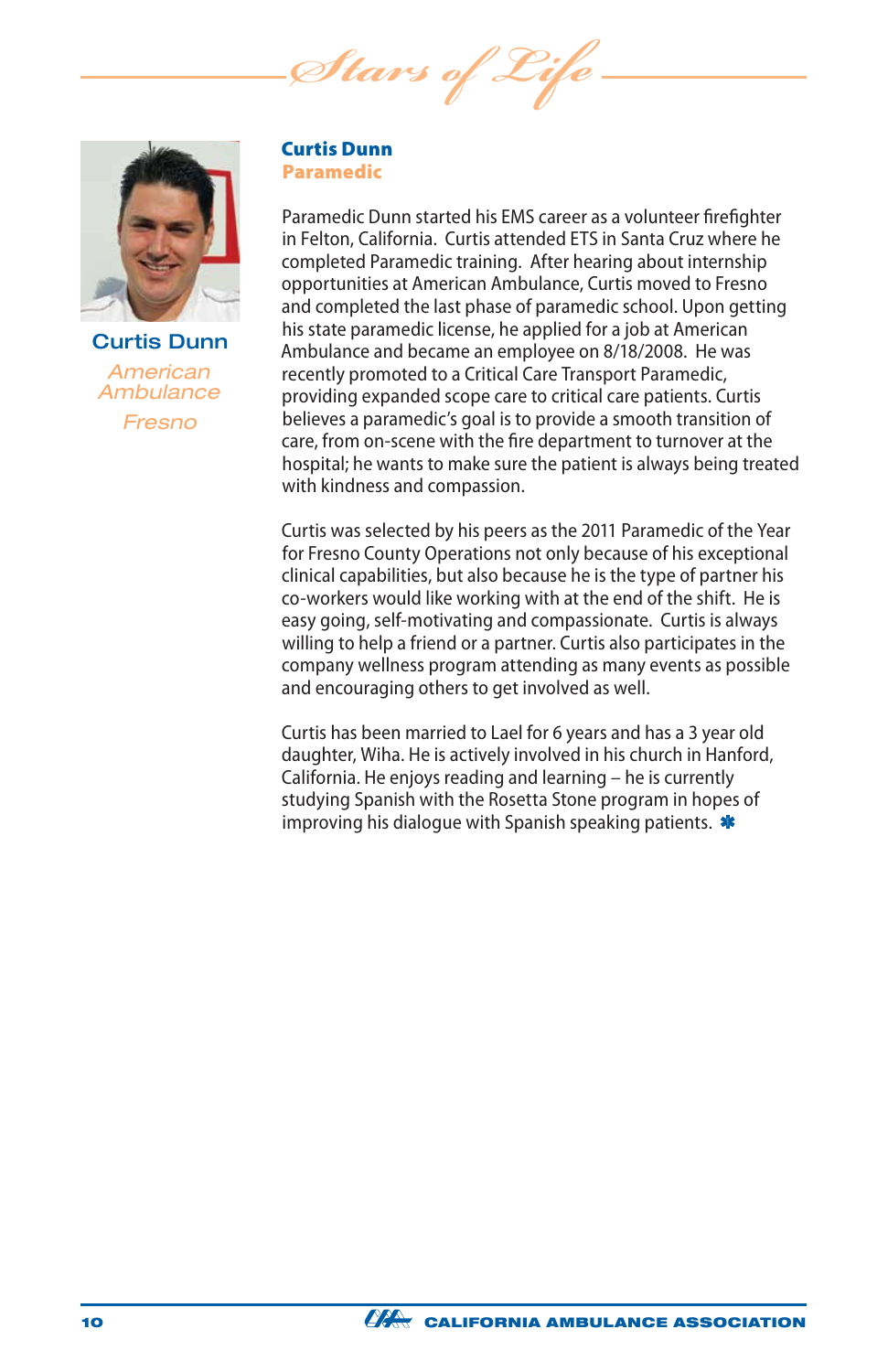Stars of



Tim Emling *Royal Ambulance Castro Valley*

Tim Emling Field Training Officer/EMT

Tim Emling began his career in healthcare right after graduating high school, by working as a Certified Nursing Assistant. While greatly enjoying the patient contact and the experience he was getting, Tim decided to take a different route and turned to real estate, where he was very successful for ten years. Despite his success, Tim kept reevaluating his career and truly missed the close contact he had with his patients as a CNA and his genuine passion for helping those in need led him back into the medical field. After going back to school and getting his EMT license, Tim joined Royal Ambulance in 2010. Tim's strong work ethic and positive attitude shined through from day one, and he quickly became one of Royal's most admired, hard working and dedicated team members. Tim consistently strived to further his knowledge and the knowledge of those around him, making him a natural fit for the Field Training Officer position. Not only did Tim thrive in his new teaching role, he soon became the head instructor of Royal's New Hire Academy as well as an EVOC instructor. Tim's contagious enthusiasm for learning has greatly improved the academy and Tim continues to bring up the level of education within the organization by really representing Royal's Mission and Values and inspiring those around him to keep learning and always striving for more. When he is not working, Tim enjoys spending time with his lovely wife of 17 years and his 3 beautiful boys. \*

*Stars of Life*



Bryan Frey *Care Ambulance Service, Inc.*

*Orange*

#### Bryan Frey EMT

Bryan Frey is being awarded the Star of Life for his actions during the deadliest shooting in Orange County history. Because of his heroic actions, Bryan received a letter from Fire Captain Steve King with OCTA E48-C praising his performance and interaction with OCFA during this tragedy. Captain Steve King stated that Bryan's knowledge and demonstration of patient care skills is of the highest caliber (and so is) his intuitive ability to become part of the team on active EMS/ALS Reponses without interfering with paramedic or scene control. His performance and exhibition of skills, abilities and on scene decisions is unchallenged.

Bryan began his career in EMS as a reserve fire fighter for the city of Downey. He has worked as an EMT for Care Ambulance for 3.5 years, with a future goal of becoming a firefighter. In his free time, Bryan enjoys spending time with his wife.  $\clubsuit$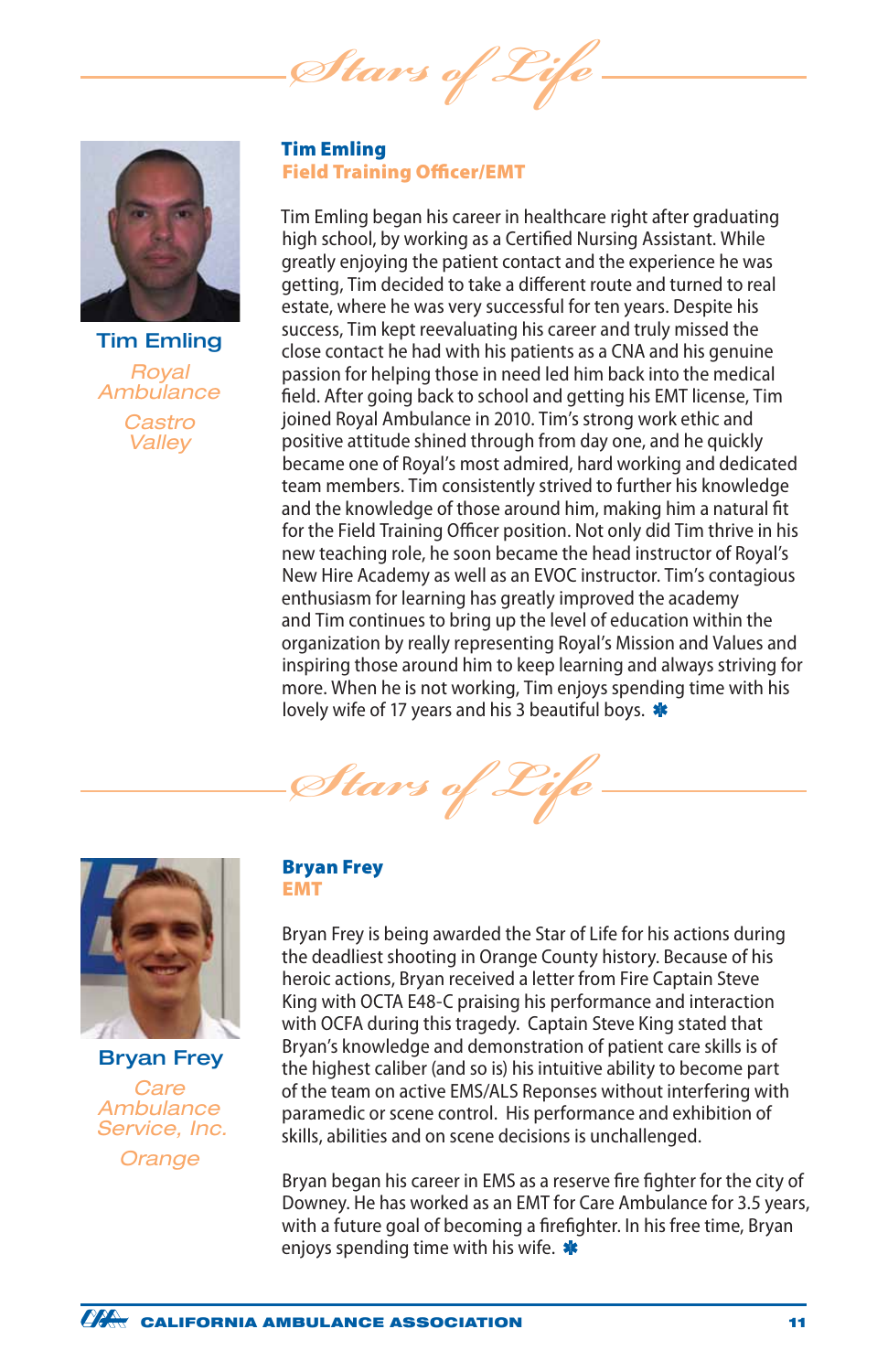Stars of



**Matthew Godby** *McCormick Ambulance Hawthorne*

#### Matthew Godby Paramedic

Matt quickly ascended to the top of the workforce by stepping forward and initiating innovative and exciting ideas for the betterment of both employees and patients, as well as for EMS on a local level. From crafting policies and procedures to leading the Paramedic program, Matt is involved with virtually every aspect of EMS within McCormick Ambulance. He is a true asset to EMS. Certified as an EMT in 2003, Matt has been promoted numerous times including FTO, Crew Chief, Paramedic Coordinator, and Paramedic Supervisor. Additionally, Matt volunteers his time training and preparing to respond to large scale disasters with our R.E.D. (Rapid Emergency Deployment) Team. He is one of only three R.E.D. Team leaders.

Matt continuously operates above and beyond expectations. Demonstrating outstanding leadership abilities, Matt is well respected by his peers and has come to be known as a trusted patient advocate. Matt enjoys traveling, golf, snowboarding, hiking, camping, and bicycling.  $\ast$ 





Harvey L. Hall

*Hall Ambulance Service, Inc. Bakersfield*

#### Harvey L. Hall Founder/President

Mr. Hall celebrated the 40th anniversary of Hall Ambulance in February of 2011. Hall Ambulance has grown from a small mom and pop company to a major provider of emergency, non emergency and air ambulance service. Today more than 400 full time employees call Hall Ambulance home. In 2011, Mr. Hall took the Stars of Life program to another level when he started the Hall Ambulance Service Stars of Life program. During each quarterly staff meeting Mr. Hall honors several employees from the various divisions of Hall Ambulance. Employees may be honored for many reasons from clinical excellence to exceptional customer service to humanitarian efforts. Each recipient receives a medal, a commemorative coin and a lapel pin. Along with the local recognition, the honorees then become eligible for nomination as California Ambulance Association Stars of Life. Mr. Hall has received numerous awards for his community service work with many groups to include the homeless, military veterans, and underprivileged youth, but no work remains more important to him than providing a company that provides more than \$14,000,000 in income to his employees. Mr. Hall is recognized for his 40 year commitment to his employees and their families. \*

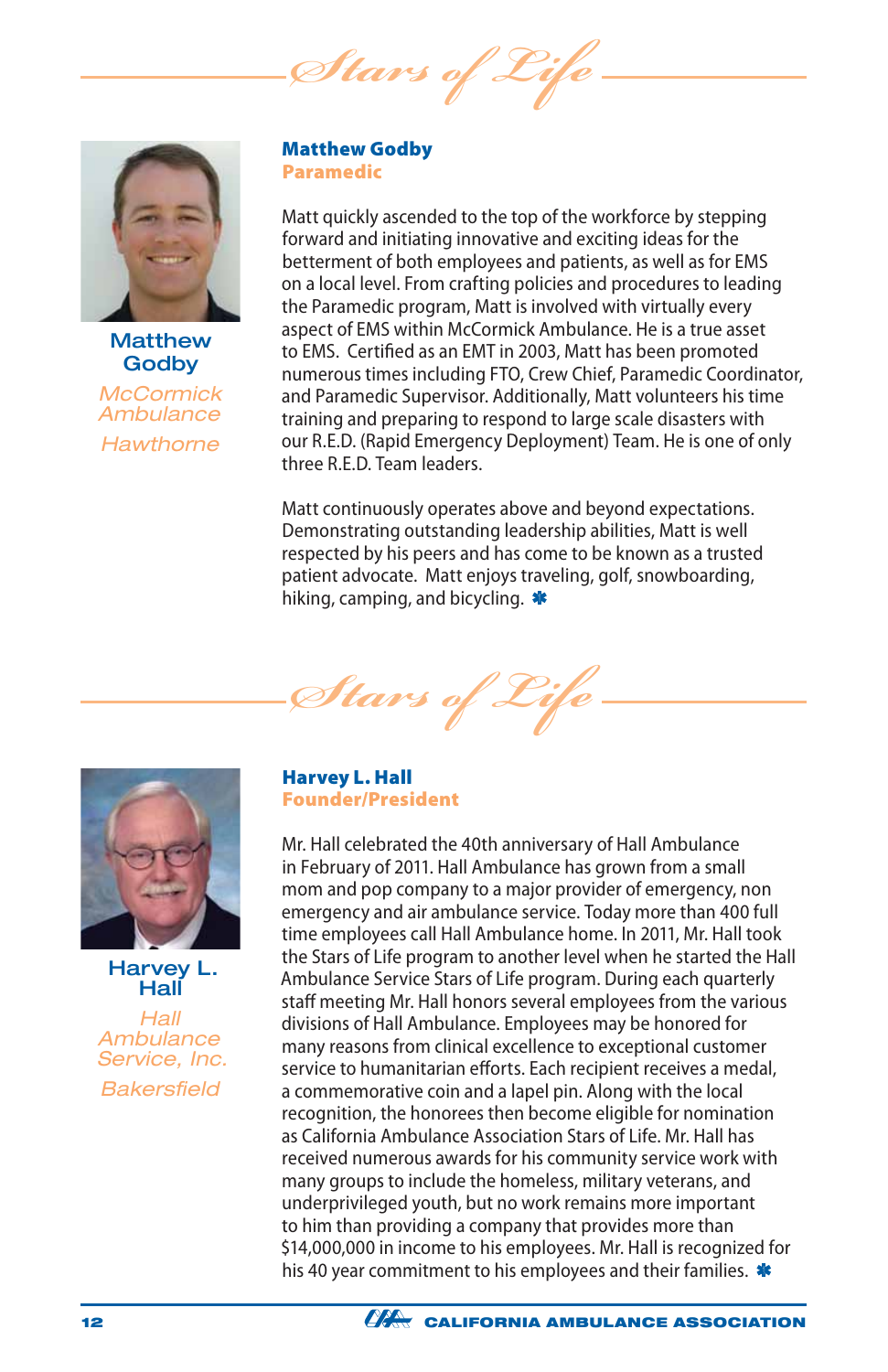*Stars of* 



**Colleen** Heinrich

*Pro-Transport-1 Santa Rosa* Colleen Heinrich Com Center Supervisor

Colleen faced a difficult situation when she took a phone call from an 1150-pound patient who had not left her home in over six years and was desperately fighting for her life. Needing to leave her living environment to enable better care at her family's home in another city, the patient was desperate for assistance. Colleen sprung into action, unable to ignore the pleas of a woman who had been turned down by all other ambulance providers. Knowing it was the right thing to do, Colleen took a lead role in setting up the transport. Following two weeks of planning and logistics, a group of top crew members successfully transported the patient. Colleen's empathy led to one of the most heartfelt assists ever completed by ProTransport-1. A supervisor in ProTransport-1's ComCenter, Colleen oversees the dispatch team, a position she has held for over a year. \*

*Stars of Life*



Mike Hilliard

*Hall Ambulance Service, Inc. Bakersfield*

Mike Hilliard EMT

On July 5, 2011 at noon, 61 year old Ron Klawitter suffered a sudden cardiac arrest. His wife of 29 years, Jan, heard him fall and checked on him. A CPR Instructor, Jan checked for breathing and a pulse. Finding none, she immediately called 9-1-1 and started CPR.

AT 12:02 PM, Paramedic Jeff Perkins and EMT Mike Hilliard were dispatched to the Klawitter home. They arrived at 12:04 PM to find Jan performing CPR. Jeff and Mike relieved Jan, and continued CPR. Jeff applied his cardiac monitor and found Ron's heart in a non life sustaining lethal rhythm. Jeff defibrillated Ron and witnessed an immediate return of life sustaining cardiac rhythm and spontaneous circulation.

Jeff and Mike delivered Ron to the ER with a total elapsed time from call time to ER of less than 20 minutes.

This was not Ron's first ride in an ambulance or the first time he was involved in CPR. Ron was one of the first Ambulance Attendants Harvey Hall hired to work at Hall Ambulance in the 1970s. This was before EMT's and Paramedics, as we have in the field today. He was certified through the Red Cross in advanced first aid and is alive today due the efforts of Jeff and Mike. \*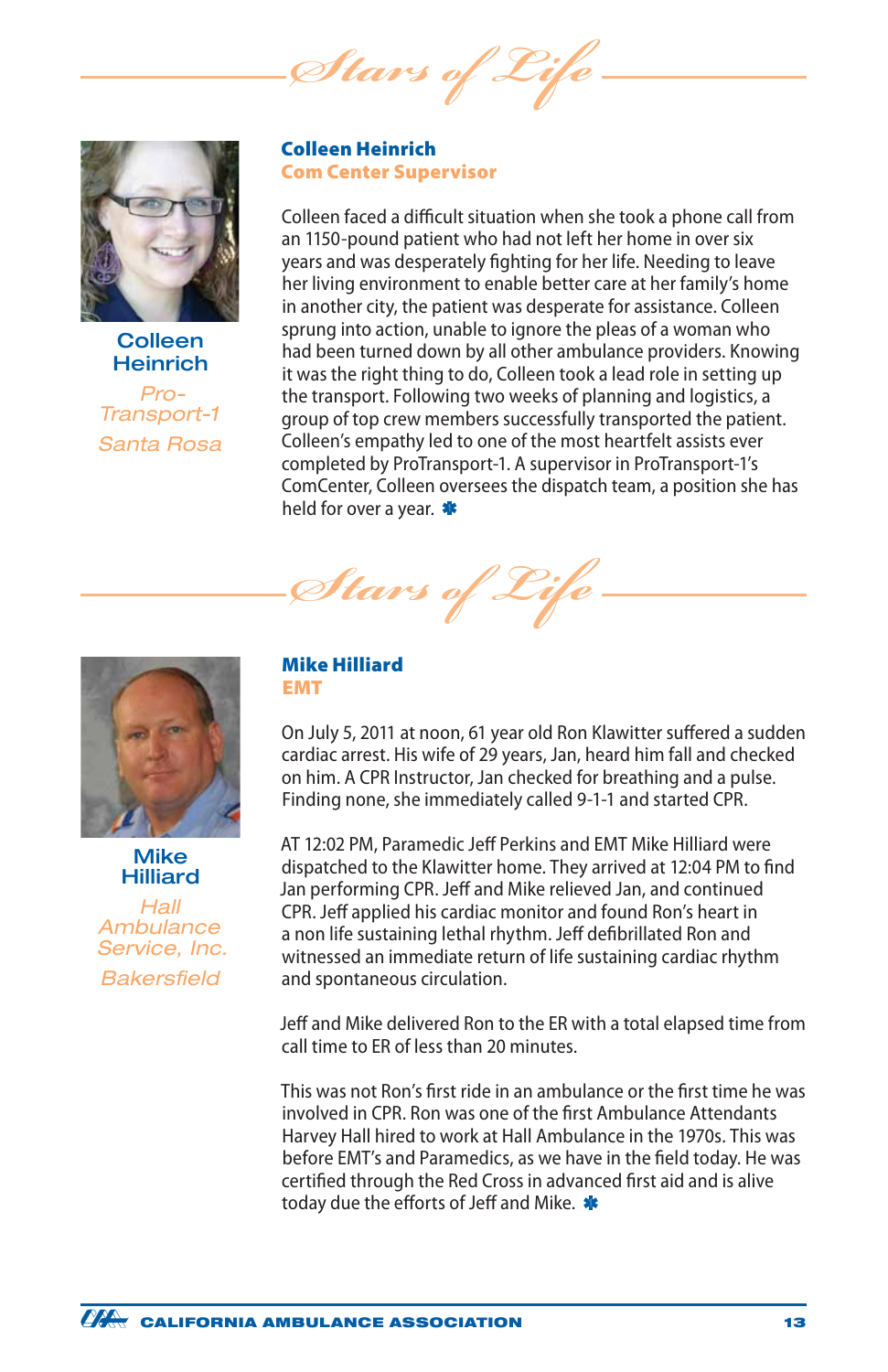Stars of



Jessica **Hopkins** 

*Care Ambulance Service, Inc.*

*Orange*

#### Jessica Hopkins EMT

Jessica Hopkins is being awarded the Star of Life for her actions during a call with the Costa Mesa Fire Department. She responded to a call for a man who had possibly overdosed. The patient was combative, visibly agitated, exhibiting behavior consistent with paranoia and even attempted to strike a paramedic on scene. The patient gave every indication that he was prepared to fight all on scene, and it would have taken the efforts of all on-scene personnel to safely control him. But the call ended without incident thanks to the efforts of Jessica, who was able to exhibit the concern and compassion necessary to calm down the patient and deescalate the situation.

Jessica has been an EMT at Care Ambulance for 4 years. She is finishing up her last semester at Biola University, pursuing a degree in Political Science and plans to start a career in international development. In her free time she enjoys working on her clothing company and backpacking the high Sierras. \*





Hiroshi Ikeda

*Royal Ambulance Hayward*

#### Hiroshi Ikeda EMT

Hiroshi Ikeda, a.k.a "Yoshi" joined Royal Ambulance in 2008, and has consistently been one of Royal's top EMTs. Yoshi first decided to go into EMS after taking a First Aid class during his third year at San Francisco State University. He instantly felt as if he found his true calling, and obtained his EMT certificate soon after. After arriving at Royal, Yoshi instantly stood out for his exceptional customer service skills, consistently getting customer praise as well as compliments from his co-workers. Yoshi truly understands the importance of compassionate and customer focused care and his calming demeanor has always added to the sense of well being patients feel when they are in his presence. Yoshi is currently attending Paramedic School, which he will be graduating from in 2012, and his goal is to become a Firefighter/Paramedic. During Yoshi's free time he loves the outdoors and enjoys mountain biking, snowboarding and travelling as well as spending quality time with his lovely wife and his two beautiful daughters. \*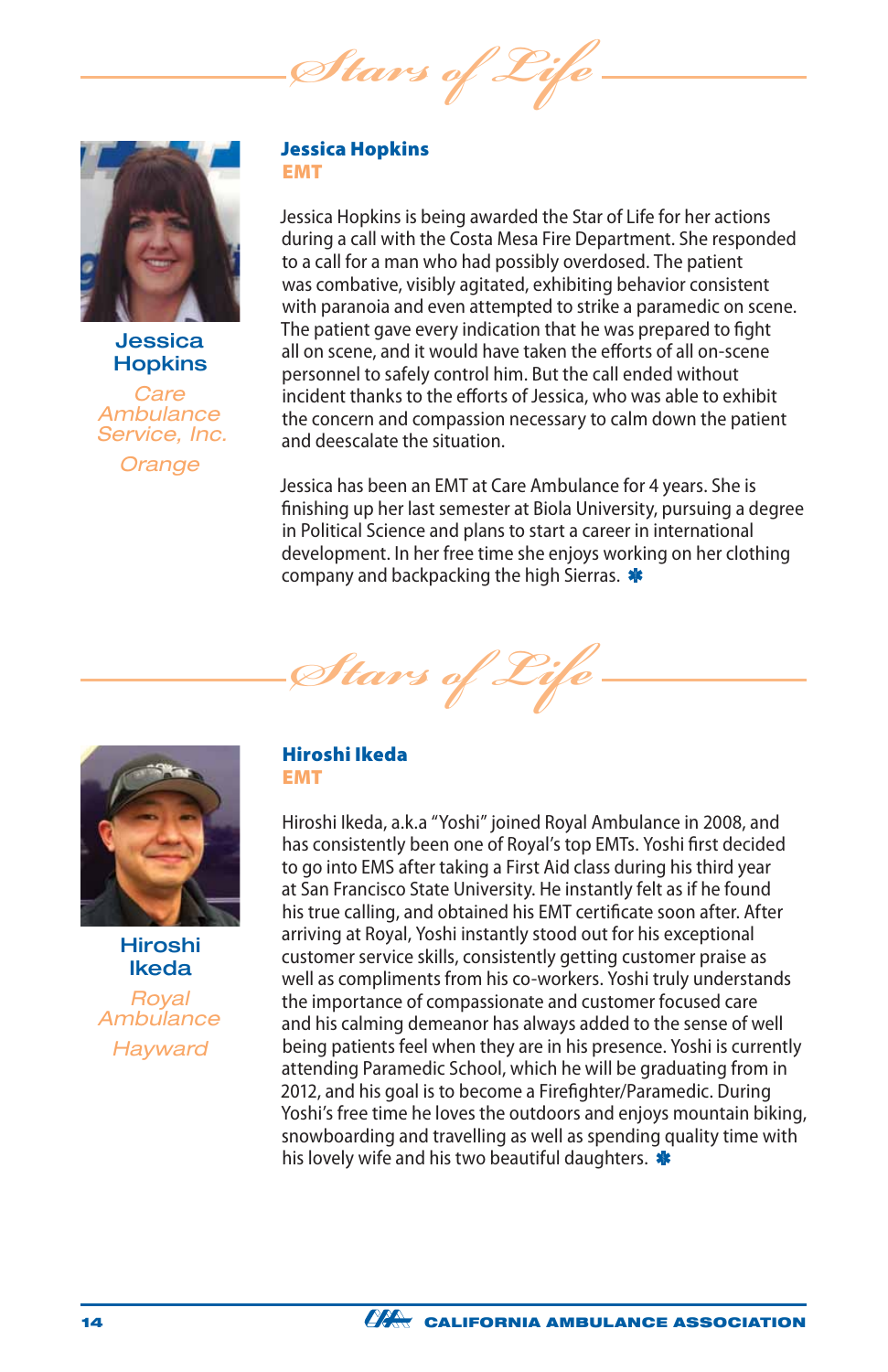Stars of



Tanya **Johnson** 

*Hall Ambulance Service, Inc. Bakersfield*

#### Tanya Johnson Paramedic

On October 10, 2011, Hall Ambulance and Hall Critical Care Transport personnel teamed up together to save a life. Tanya and Eileen were dispatched on a ground ambulance to the Elk Hills Oil Fields area between Taft and Bakersfield for a cardiac arrest. Due the remote area and distance from a hospital, Hall Critical Care Transport's Air Ambulance was also dispatched. The ground ambulance arrived to find a 55 year old male unconscious with CPR started by witnesses. The Elk Hills staff had responded with an AED prior to our arrival and shocked the patient four times. Tanya and Eileen took over care and initiated Advanced Life Support procedures. During the transport to the landing zone the patient started to wake up. Care was handed off to Shawn, Heidi, and Steven. The patient was sedated, an airway secured, followed by post arrest medications. The patient was flown to San Joaquin Hospital where care was transferred to the Chest Pain Center staff with a pulse and spontaneous respirations. The patient was subsequently discharged home. \*



Remy Jordan *Royal Ambulance Stockton*

#### Remy Jordan EMT

Stars of

Remy Jordan's commitment to and love for EMS was inspired by his long-time mentor Steve Lindsey, a Firefighter Medic with Palo Alto Fire. Steve's positive influence on Remy along with Remy's already deeply rooted strong work ethic, helped make Remy one of Royal's most hard working and dedicated EMTs. Remy exemplifies what it means to be a team player, always willing and ready to go above and beyond for his fellow teammates, for his patients and for his community. While he takes his job very seriously, Remy is also known for having a witty sense of humor and has always been a favorite partner amongst his peers. Remy will be finishing up his Fire Academy at Chabot College in 2012 and will be starting Paramedic School in 2013. He is committed to obtaining his goal of becoming a Flight Medic and continues to work exceptionally hard at Royal with integrity, compassion and a positive attitude at the forefront of everything he does. In his free time Remy volunteers at community based organizations such as the Oaks Children's Center in San Francisco, helping children with special needs and also has a great love of the outdoors enjoying sports such as surfing, fishing and skydiving. Currently, Remy is eagerly looking forward to taking on his new role as a father; as his twin boys are due to arrive any day. \*

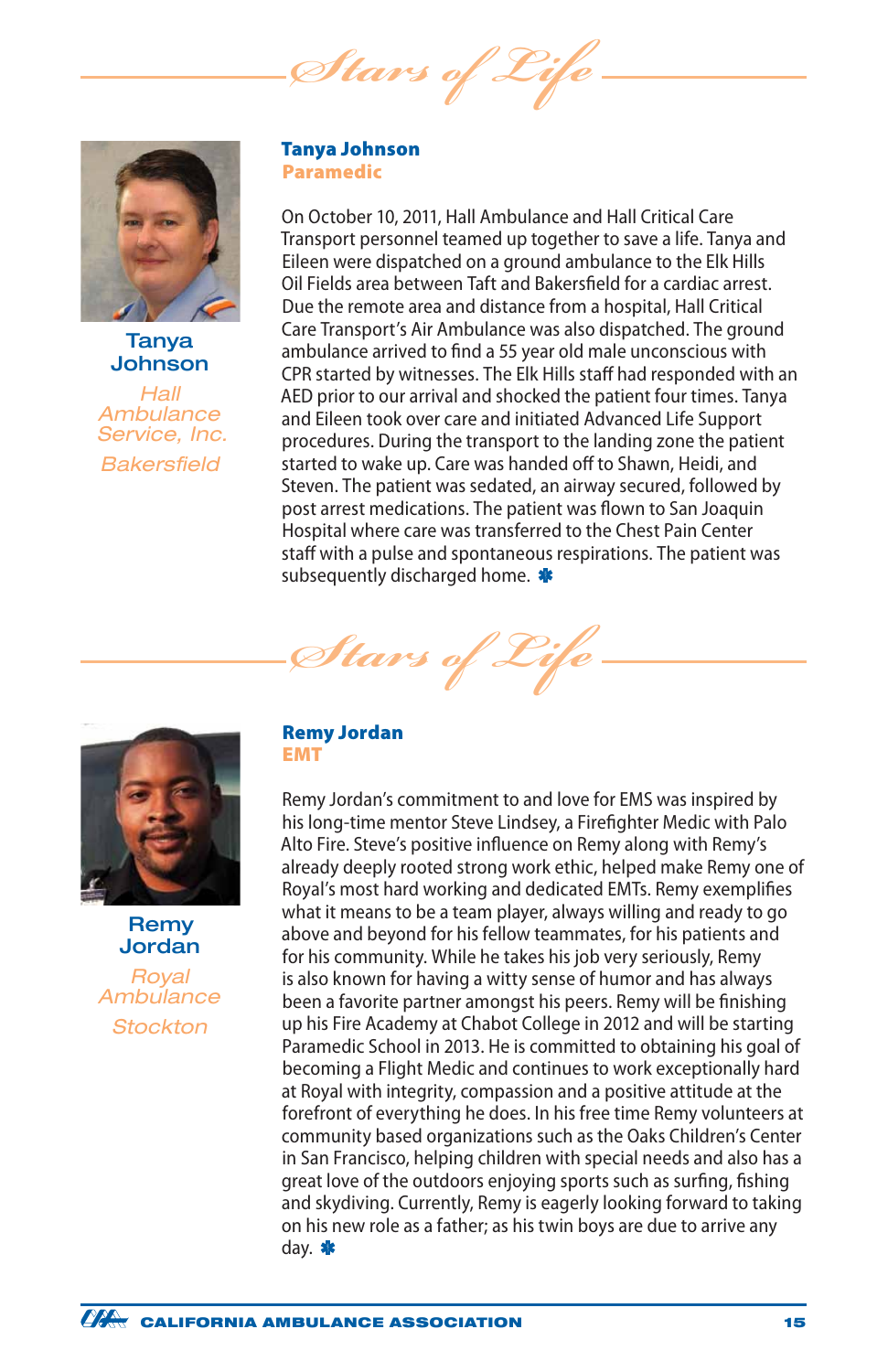*Stars of Life*



Craig Kelly *Riggs Ambulance Service Merced*

#### Craig Kelly Paramedic/FTO

Craig Kelly is a Paramedic and Field Training Officer (FTO) with Riggs Ambulance Service. Craig has been with RAS for 12 years and in that time his professionalism and patient care has become one of the standards by which other RAS paramedics are measured. The first thing you notice about Craig is, he's a big guy! As soon as you talk to him, you realize he is also a very empathetic and caring person who takes great pride in his interpersonal communications with everyone he meets. This is reflected in the numerous compliments he has received over the years from his patients, their families and his coworkers. Craig believes Paramedicine is much more than just assessment, treatment and transport. Craig knows the importance of treating the needs of the person, not just the patient. As an FTO, he insures his trainees also learn this lesson and as a result, his caring attitude has been passed on to many other paramedics.

In Craig's time away from work, he enjoys spending time with his fiancé, Madie, camping, boating and, of course, sleeping! Craig is a great asset to Riggs Ambulance Service as a model employee and top notch paramedic, we are fortunate to have him on our team.

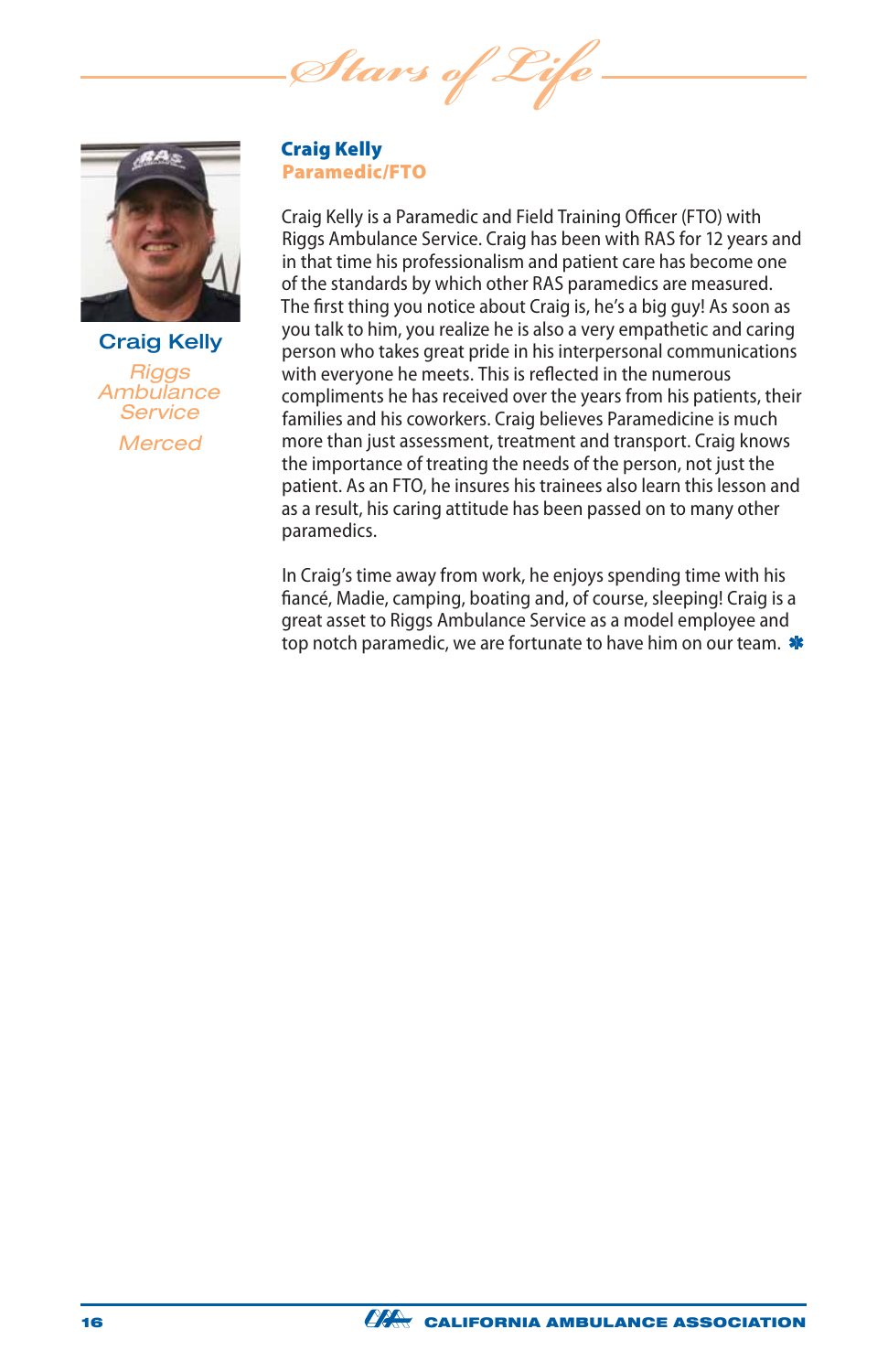*Stars of Life*



#### **Timothy** Kunstman

*Medic Ambulance Solano County*

#### Timothy Kunstman Paramedic

Tim, paramedic, decided to become involved in EMS following a car accident in 2005. Tim and a friend were exiting the freeway when his friend lost control of the car and struck a tree head on at approximately 55-60 mph. Both were knocked unconscious and after climbing from the car and helping his friend out they waited for around 15-20 minutes until a passing friend stopped and put them in a pick-up and drove them to the hospital. Several cars passed but no one offered help or even called 911. Tim was very disturbed by the fact that so many people could just ignore people in a situation like that, so he decided to do something about it by enrolling in EMT school. After EMT school, he was employed by a non-emergency transport company, then he enrolled in paramedic school. Once Tim received his paramedic license he applied at Medic, and as Tim puts it "they gave me a shot and the rest is history." Tim is a happily married father of one. Tim says his wife and daughter are his reasons for doing everything. Tim enjoys backpacking, camping, fishing, and climbing. Tim can't wait to start taking his daughter with him and showing her all the things that bring him so much joy. Tim is being honored as Medic Ambulance's 2012 Paramedic of the Year. Tim has been a model employee and a mentor at Medic Ambulance, as he has served many helpful roles, such as Field Training Officer/ Preceptor throughout the year. As the Paramedic of the Year winner, Tim will receive an all expenses paid trip to Denver, CO, to attend the ZOLL Summit conference, along with management personnel. Great Job! \*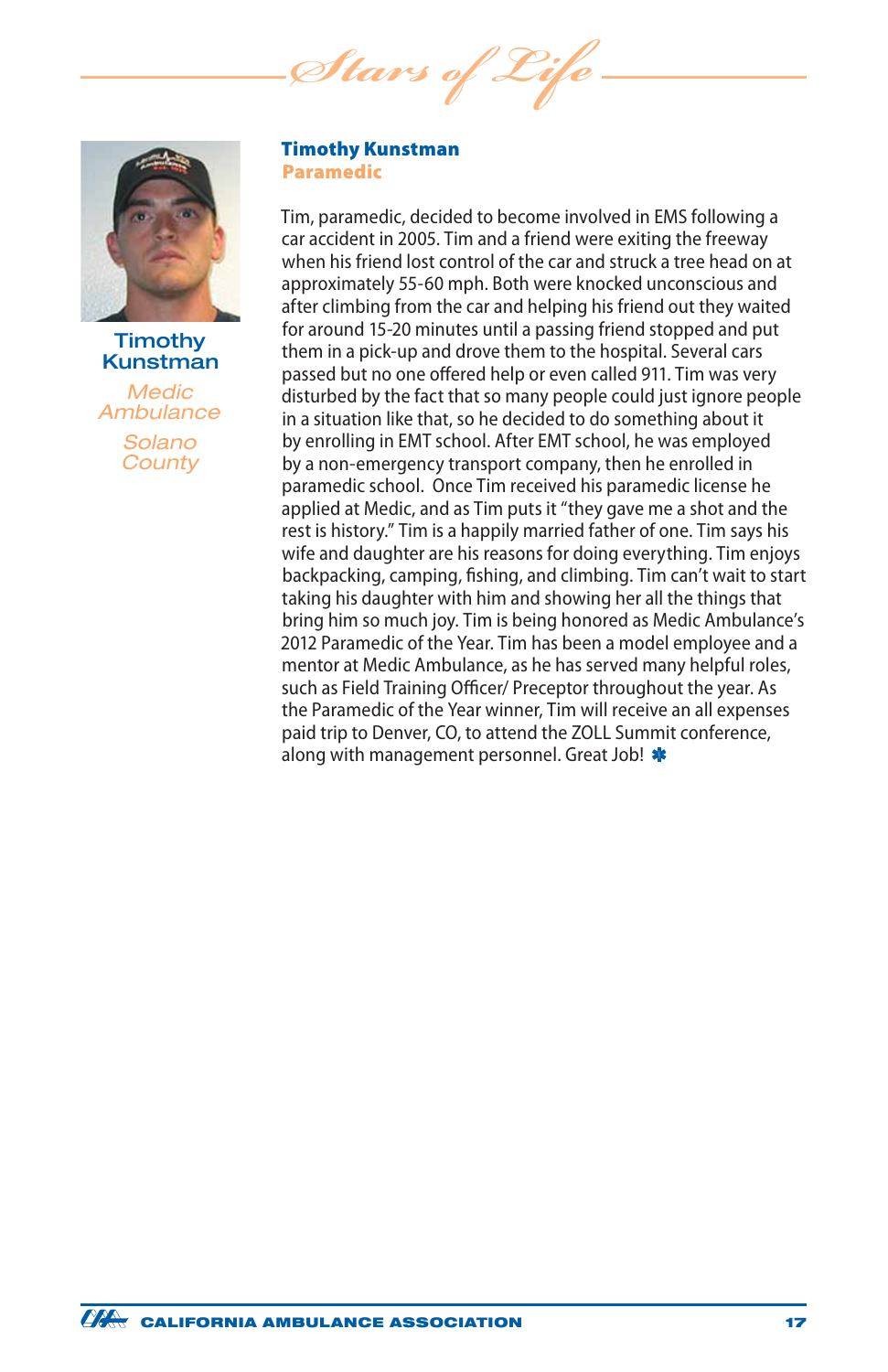Stars of



**Steven Lewis** 

*Hall Ambulance Service, Inc. Bakersfield*

#### Steven Lewis Pilot

On October 10, 2011, Hall Ambulance and Hall Critical Care Transport personnel teamed up together to save a life. Tanya and Eileen were dispatched on a ground ambulance to the Elk Hills Oil Fields area between Taft and Bakersfield for a cardiac arrest. Due the remote area and distance from a hospital Hall Critical Care Transport's Air Ambulance was also dispatched. The ground ambulance arrived to find a 55 year old male unconscious with CPR started by witnesses. The Elk Hills staff had responded with an AED prior to our arrival and shocked the patient four times. Tanya and Eileen took over care and initiated Advanced Life Support procedures. During the transport to the landing zone the patient started to wake up. Care was handed off to Shawn, Heidi, and Steven. The patient was sedated, an airway secured, followed by post arrest medications. The patient was flown to San Joaquin Hospital where care was transferred to the Chest Pain Center staff with a pulse and spontaneous respirations. The patient was subsequently discharged home.



Alison "Belinda" Lowder

*Paramedics Plus Santa Rosa*

#### Alison "Belinda" Lowder EMT-P

*Stars of Life*

On February, 5, 2012, Belinda Lowder responded to a 38-week pregnant patient who had significant amounts of both alcohol and narcotics in her system. Enroute to Alta Bates Summit Medical Center in Oakland, the baby was spontaneously delivered with meconium present and potential airway distress. Now confronted with two high-risk patients, both requiring a high level of assessment and interventional care, Belinda made the decision to divert to Summit Hospital. This rapid decision-making and rapid care resulted in the most positive outcome possible for both patients. After working in management for 16 years, Belinda became an EMT in 1997. She started out working for a local transport company in Santa Rosa. In 2001, she became a paramedic, completing her internship in Alameda County. In 2002, Belinda began working for the Foothill College Paramedic Program where she worked as a Clinical and Internship Coordinator and just this last year she served as a Co-Director/Primary Instructor for the program. Belinda has continuously demonstrated exceptional care to all of her patients in the over 15 years she's served as a paramedic in Alameda County. She has also continued to remain certified as a Nationally Registered Paramedic - another testament to her personal dedication of clinical excellence. The above-mentioned example of patient care is yet one more example when superb patient-care was provided by Belinda. \*

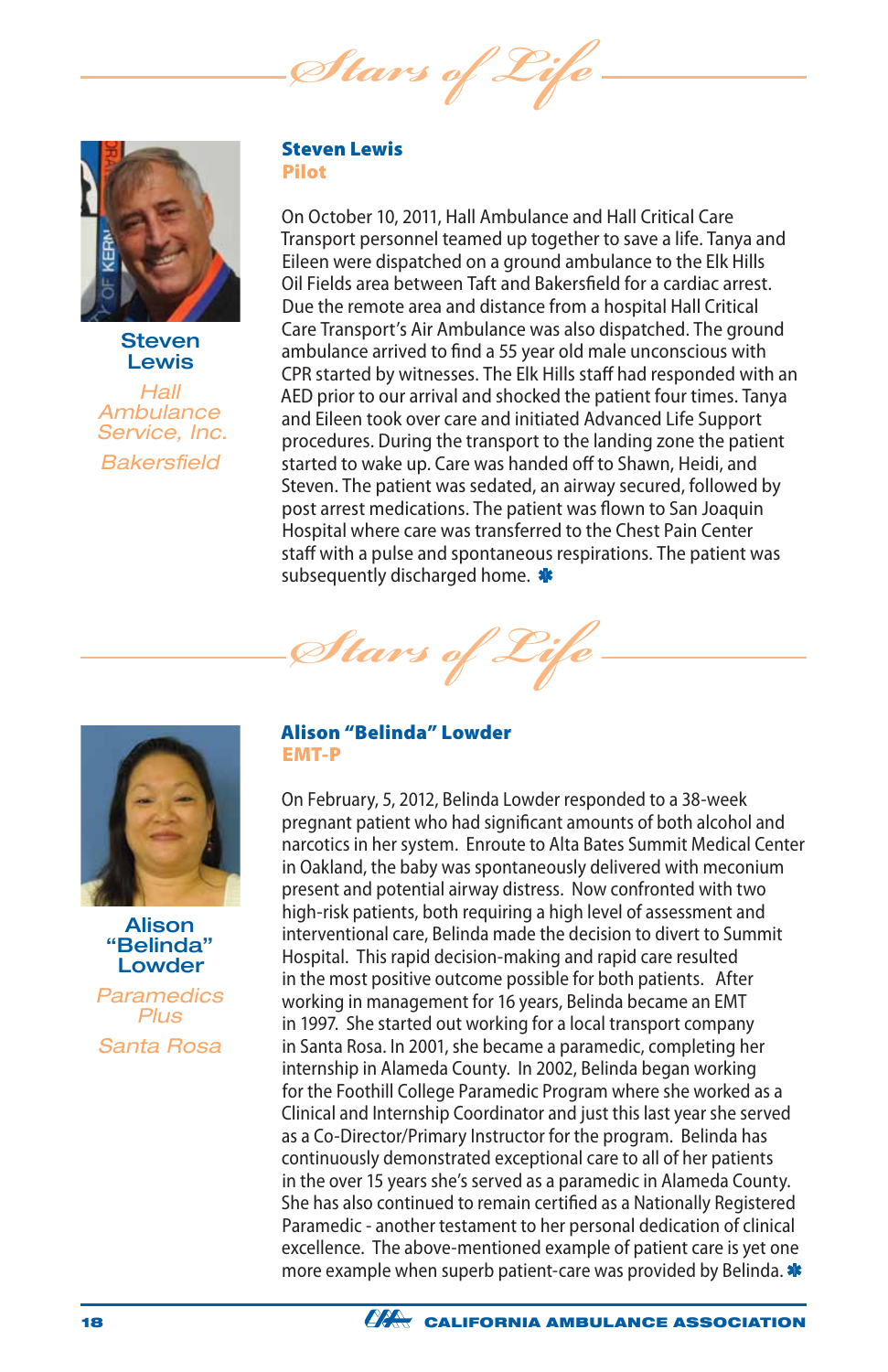*Stars of Life*



**Zack** Martinez

*American Ambulance Kings County*

#### Zack Martinez Paramedic

Paramedic Martinez started his career in EMS as a volunteer with Boulder Creek Fire Department in the Santa Cruz area. After running a stat medical aid, he knew that becoming a paramedic was his next career goal. Zack moved to Fresno and attended paramedic school at Fresno City College. Upon completion in 2003, he was hired at American Ambulance. In addition to being a field paramedic, Zack is also a field training officer which entails training new paramedics from various programs throughout the state. Zack strives for excellence with every patient contact and during each shift; he has been the recipient of multiple company awards and commendable citations throughout his career including 2011 Paramedic of the Year for Kings County Operations.

Zack describes himself as quick witted, which he states is the result of 8 years of paramedic service learning to deal with the chaos and complexity of scene calls. His peers describe him as generous, fun loving and compassionate. Zack has been married for 4 years to Anna, another paramedic at American Ambulance, and they have a blended family of 5 children. He enjoys being a father and spending time with his children. While off duty, Zack enjoys camping and being outdoors. \*



Kerry Monk *Hall Ambulance Service, Inc. Bakersfield*

#### Kerry Monk Registered Nurse

Stars of

Kerry Monk is awarded a Star of Life for her dedication to customer service and her continued support of the Hall Critical Care Transport. Each year Harvey L. Hall, Founder and President of Hall Ambulance and Hall Critical Care Transport recognizes an EMT, Paramedic, or Registered Nurse for outstanding customer service with the President's Award for Customer Service. The award is considered the highest honor for any Hall employee. The winner of the award has received a higher customer service satisfaction rating than any of his or her peers. The customer satisfaction rating comes directly from patient surveys, compliments from customers, allied health professionals and supervisors. Kerry was the first Registered Nurse to receive this honor. In addition to the President's Award, Kerry was awarded Employee of the Year for Hall Critical Care Transport. Kerry's positive attitude towards her employer, her peers, her customers and her vacation are infectious. She routinely will come in from home to staff extra ambulances for long distance trips and took on the responsibility of training new registered nurses. **\***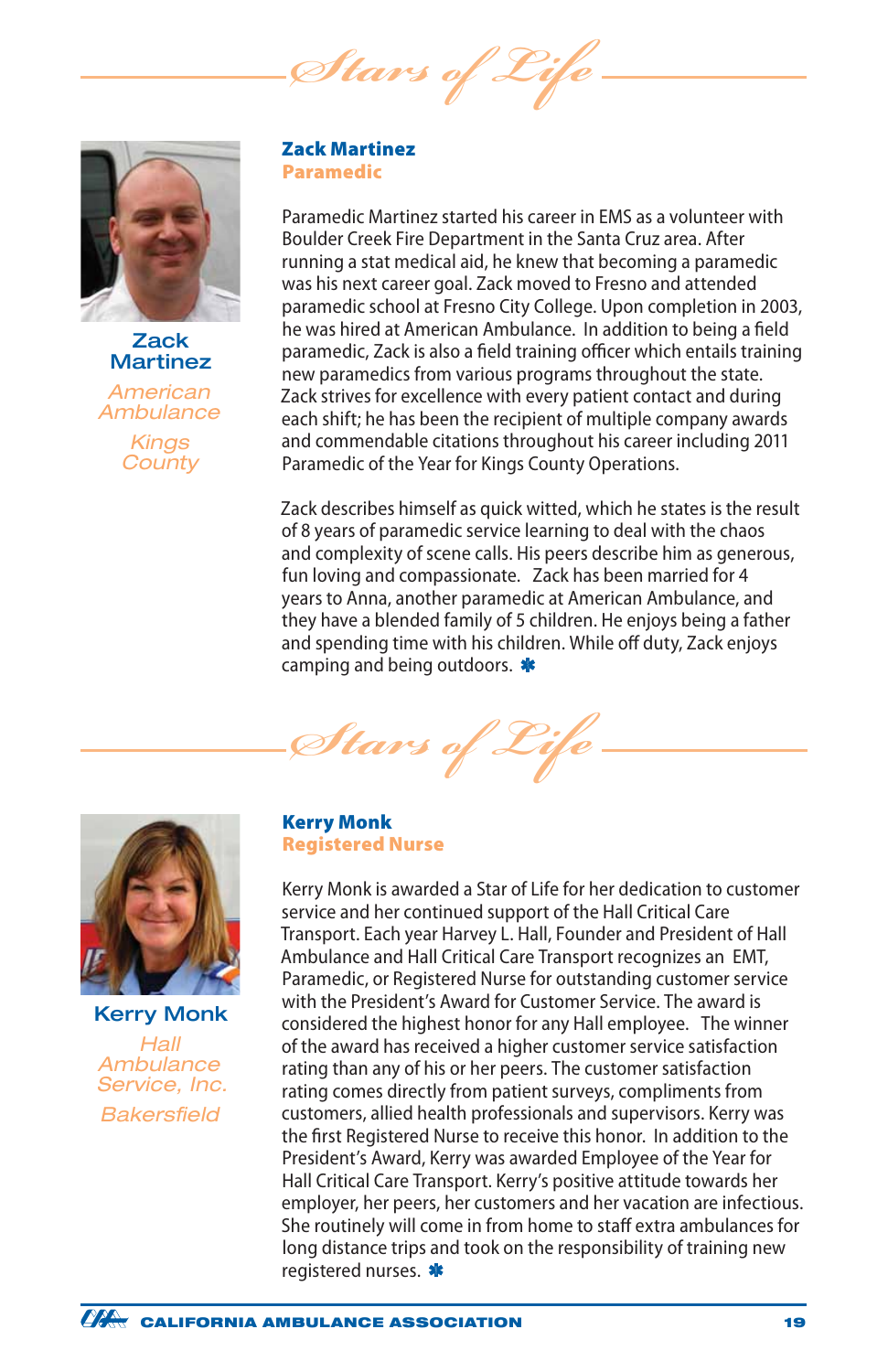*Stars of Life*



### Ryan Moynihan

*Royal Ambulance San Ramon*

#### Ryan Moynihan Field Training Officer/EMT

Ryan Moynihan, Field Training Officer and EMT for Royal Ambulance, is one of the organization's first employees, and has been with Royal since its start in 2006. On his first day of training, Ryan ran 10 calls in 12 hours, and realized how exciting and meaningful this job truly was. From that point on, he knew being an EMT and being a part of EMS was something he would be interested in doing for the rest of his life. To further his knowledge, Ryan enrolled in and completed Paramedic School in 2008 and passed his National Registry in 2009. While working on a 911 rig during his internship, he was able to evaluate and really think about his role at Royal and the patient contact that he gets on a daily basis. Ryan came to realize how lucky he feels that he gets the opportunity to connect to patients on such a personal level, and how many relationships he has formed with the patients he sees every day. His continuous strive and commitment to superior patient care and customer service made Ryan stand out and he was soon promoted to Field Training Officer. He has continuously turned out exceptional EMTs, and has been a real influence on those new to this field through his sincere compassion towards others. This passion to help has also been evident in all of Ryan's contributions to Royal Ambulance, whether he is helping to fix the vehicles, building lockers for other team members to use, decorating the station for the holidays or just lending a hand to anyone in need, Ryan always comes through and was awarded the "Jack of All Trades" award in 2011. In addition to all his commitments at Royal, in his free time, Ryan enjoys hanging out with his wife, Katie and his many close friends. \*

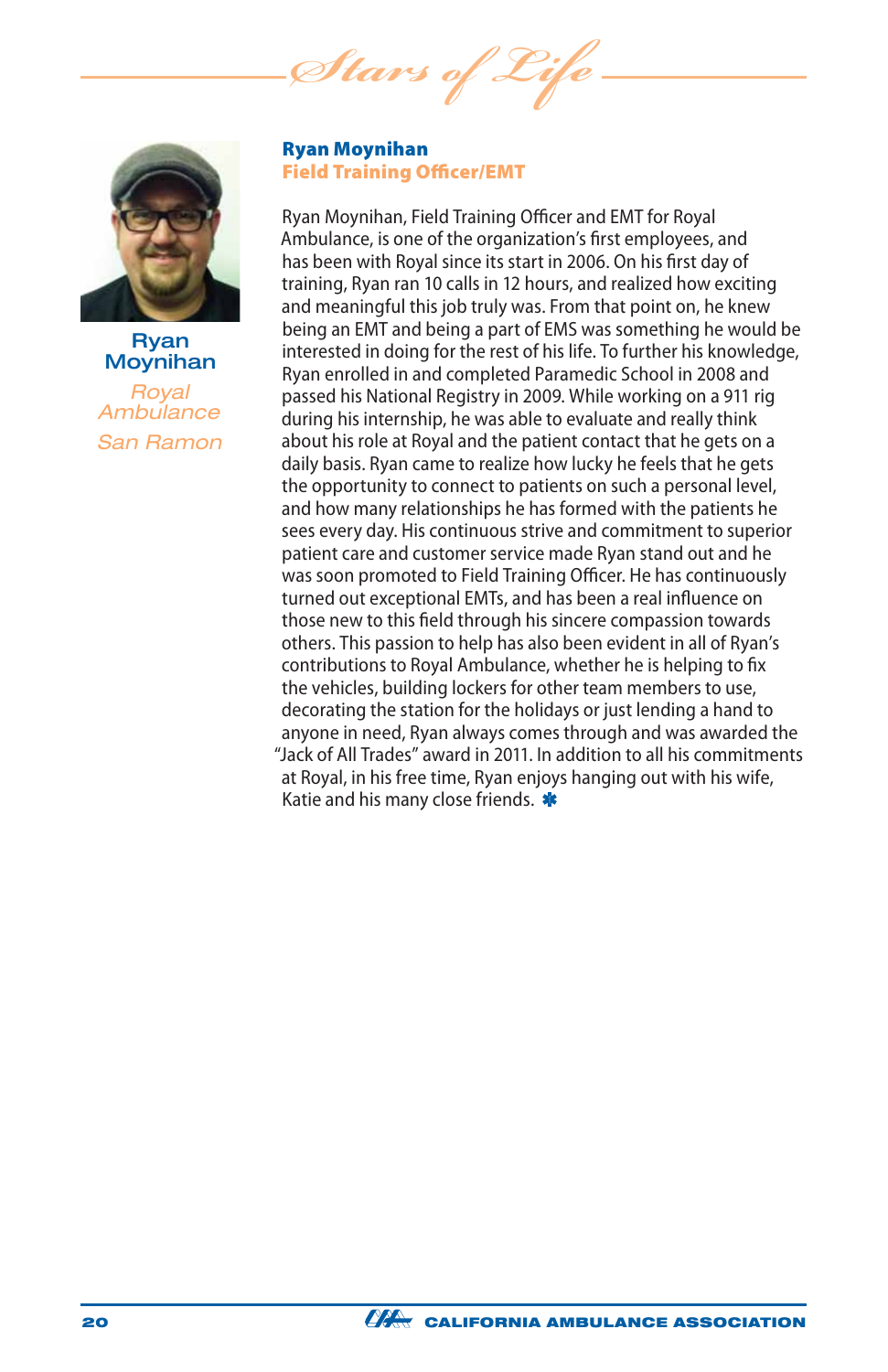Stars of



Hanna Nash

*Pro-Transport-1 Richmond*

#### Hanna Nash EMT

Nothing exemplifies the consistent hard work and dedication of ProTransport-1 EMT Hannah Nash more than her life-saving actions during a patient transport at a hospital. Hannah was first on hand as three men rushed through the hospital doors with fresh gunshot wounds. Her tremendous instincts and skills were on exhibition as she began to triage the victims, diagnosing the extent of each injury and initiating treatment. Hannah worked courageously to control bleeding and stabilize the condition of each gunshot victim on her own. Facing circumstances which could overwhelm the most experienced emergency room staffer, Hannah delivered impressive emergency care which helped save the lives of two individuals. Hannah has been an exceptional employee throughout her three years at ProTransport-1, showing an extremely selfless and helpful nature to every patient she meets. She loves to help others and is an excellent representation of what it means to be an FMT. \*



Eileen Navarro

*Hall Ambulance Service, Inc. Bakersfield*

#### Eileen Navarro EMT

*Stars* 

On October 10, 2011, Hall Ambulance and Hall Critical Care Transport personnel teamed up together to save a life. Tanya and Eileen were dispatched on a ground ambulance to the Elk Hills Oil Fields area between Taft and Bakersfield for a cardiac arrest. Due the remote area and distance from a hospital, Hall Critical Care Transport's Air Ambulance was also dispatched. The ground ambulance arrived to find a 55 year old male unconscious with CPR started by witnesses. The Elk Hills staff had responded with an AED prior to Tanya and Eileen's arrival and shocked the patient four times. Tanya and Eileen took over care and initiated Advanced Life Support procedures. During the transport to the landing zone, the patient started to wake up. Care was handed off to Shawn, Heidi, and Steven. The patient was sedated, an airway was secured, and post arrest medications followed. The patient was flown to San Joaquin Hospital where care was transferred to the Chest Pain Center staff with a pulse and spontaneous respirations. The patient was subsequently discharged home. \*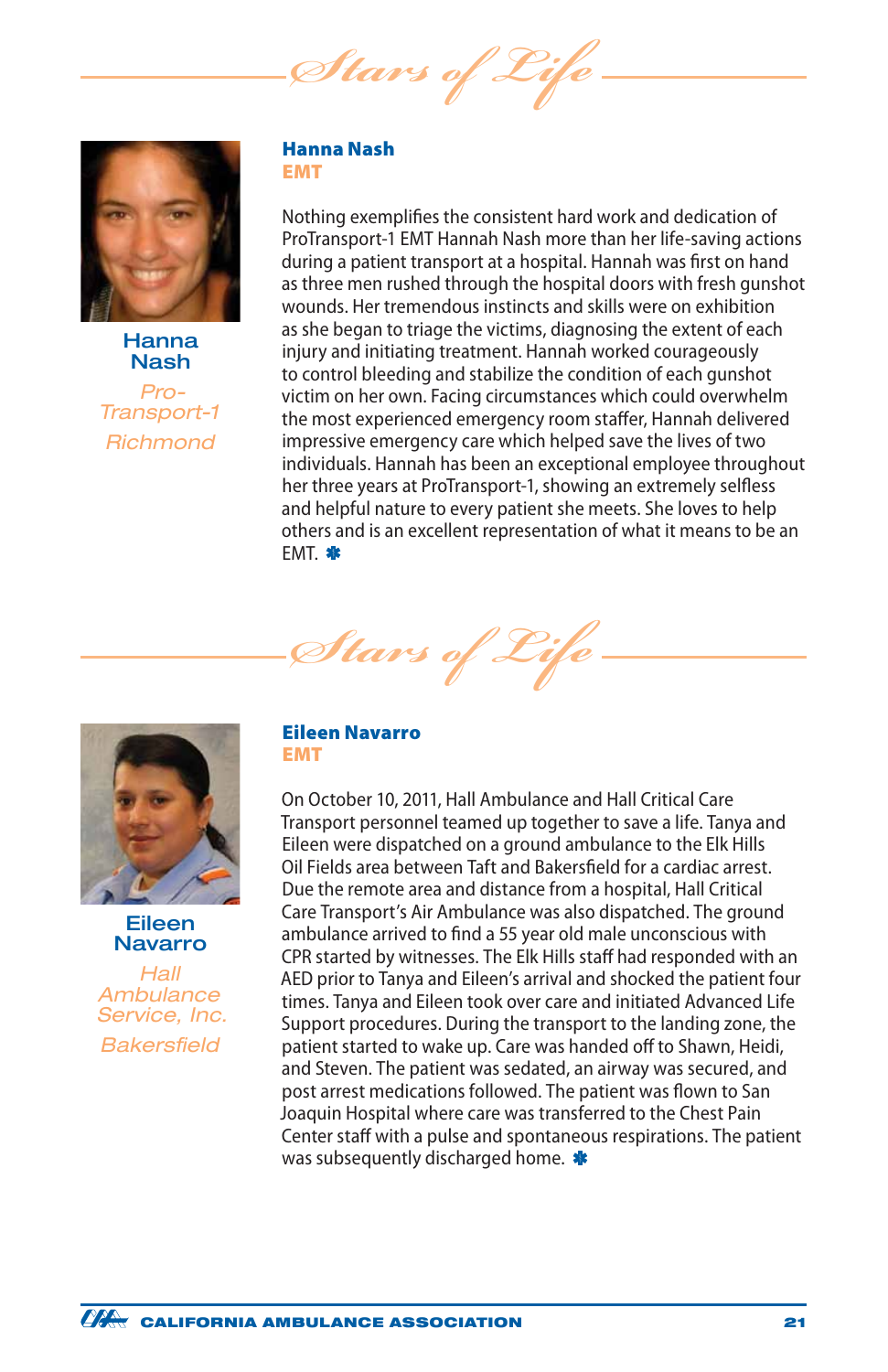Stars of



Jeff Perkins *Hall Ambulance Service, Inc. Bakersfield*

#### Jeff Perkins Paramedic

On July 5, 2011 at noon, 61 year old Ron Klawitter suffered a sudden cardiac arrest. His wife of 29 years, Jan, heard him fall and checked on him. A CPR Instructor, Jan checked for breathing and a pulse. Finding none, she immediately called 9-1-1 and started CPR.

AT 12:02 PM, paramedic Jeff Perkins and EMT Mike Hilliard were dispatched to the Klawitter home. They arrived at 12:04 PM to find Jan performing CPR. Jeff and Mike relieved Jan, and continued CPR. Jeff applied his cardiac monitor and found Ron's heart in a non life sustaining lethal rhythm. Jeff defibrillated Ron and witnessed an immediate return of life sustaining cardiac rhythm and spontaneous circulation.

Jeff and Mike delivered Ron to the ER with a total elapsed time from call time to ER of less than 20 minutes.

This was not Ron's first ride in an ambulance or the first time he was involved in CPR. Ron was one of the first Ambulance Attendants Harvey Hall hired to work at Hall Ambulance in the 1970s. This was before EMT's and paramedics, as we have in the field today. He was certified through the Red Cross in advanced first aid and is alive today due the efforts of Jeff and Mike. \*

Stars of 2



Shawn Perryman

*Hall Ambulance Service, Inc. Bakersfield*

Shawn Perryman Flight Paramedic

On October 10, 2011, Hall Ambulance and Hall Critical Care Transport personnel teamed up together to save a life. Tanya and Eileen were dispatched on a ground ambulance to the Elk Hills Oil Fields area between Taft and Bakersfield for a cardiac arrest. Due the remote area and distance from a hospital, Hall Critical Care Transport's Air Ambulance was also dispatched. The ground ambulance arrived to find a 55 year old male unconscious with CPR started by witnesses. The Elk Hills staff had responded with an AED prior to their arrival and shocked the patient four times. Tanya and Eileen took over care and initiated Advanced Life Support procedures. During the transport to the landing zone the patient started to wake up. Care was handed off to Shawn, Heidi, and Steven. The patient was sedated, an airway was secured and post arrest medications followed. The patient was flown to San Joaquin Hospital where care was transferred to the Chest Pain Center staff with a pulse and spontaneous respirations. The patient was subsequently discharged home. \*

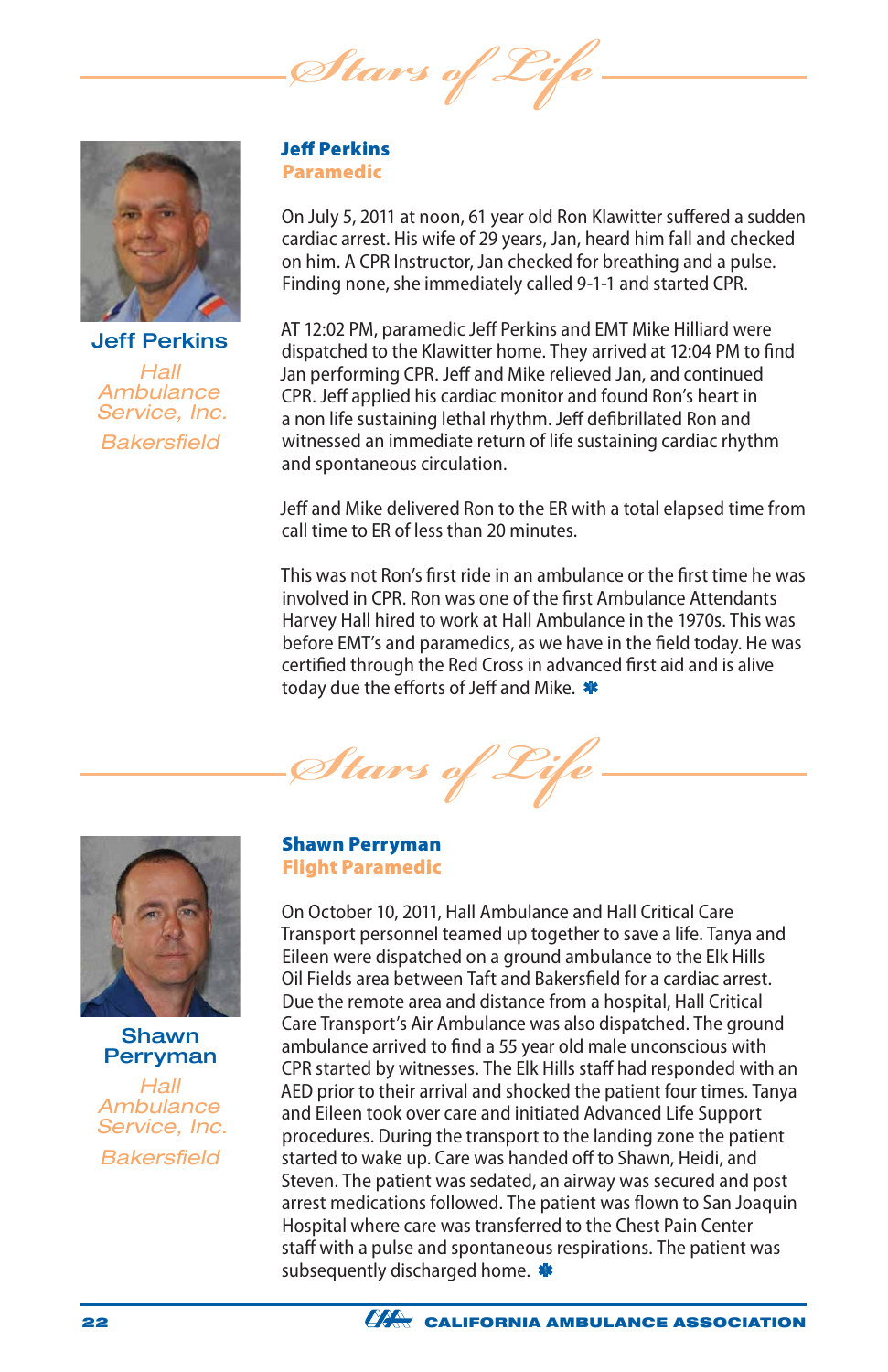*Stars* of



Anthony **Reyes** *Royal Ambulance Berkeley*

#### Anthony Reyes Lead Field Training Officer/EMT

Anthony Reyes, Senior Field Training Officer and EMT for Royal Ambulance, is being recognized for his unwavering commitment and dedication to EMS. Anthony's distinctive character stands out not only in the field serving patients, but he is also an integral part of the Operations Team at Royal Ambulance. Anthony joined Royal in early 2009 and his clear drive, determination and dedication to his patients and his co-workers quickly made him one of Royal's most admired and respected team members. Anthony was soon promoted to Field Training Officer and his ability to train and teach effectively continues to be a reflection of his distinctive adherence to quality and competence. As a clear leader at Royal and amongst his peers, Anthony was promoted to Senior Lead Field Training Officer in 2011 and he has continued to elevate and improve our FTO program. Anthony's ability to gauge and assess any given situation effectively makes him an asset to his partners and most importantly, to his patients. Anthony's desire to serve in EMS continues to grow. Not only does Anthony serve patients in the field as an EMT for Royal, he also provides care to patients as an ER Technician at St. Rose Hospital in Hayward. Anthony is also pursuing his paramedic license and currently volunteers with Alameda County Fire Department. Despite his numerous responsibilities, his commitment and character are never compromised. Anthony remains diligent in his pursuits and values and carries with him an ingrained sense of purpose to serve his community, care for his patients and inspire new EMTs. In his free time, Anthony likes to spend time with his beautiful wife, and also has a love of BBQ, restaurants, recipes and is quite the proclaimed Foodie. \*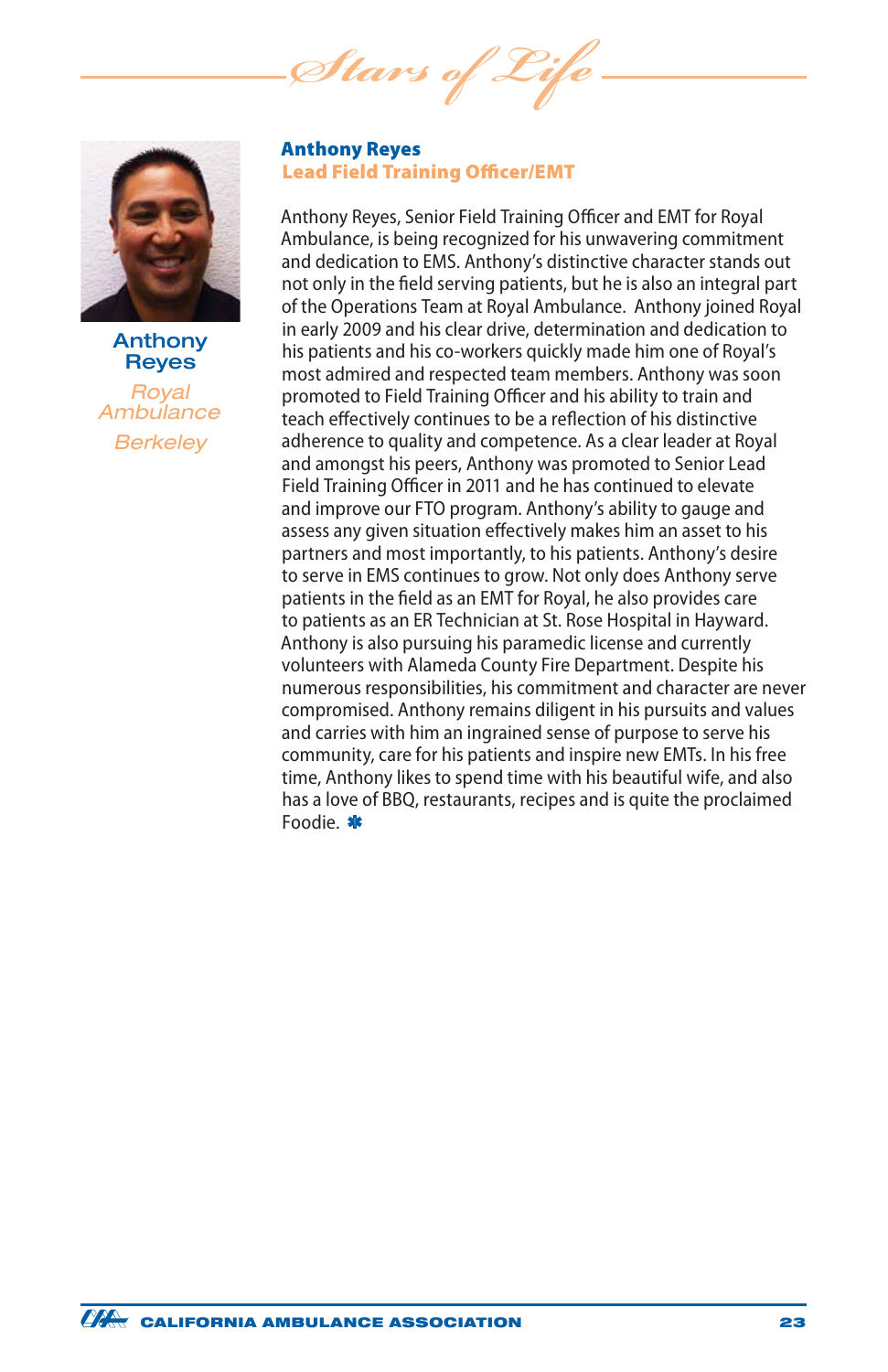*Stars of* 



Julie Senter *San Luis Ambulance San Luis Obispo*

#### Julie Senter Paramedic

From her first day of work at San Luis Ambulance over 3 years ago, Julie Senter has demonstrated excellence in all aspects of working as a paramedic. She is truly a "lead by example" person that works well with her co-workers as well as all other allied agencies. Julie's upbeat, friendly and professional nature has resulted in her being well respected by everyone she works with.

Julie's quality patient care, documentation and ability to interact with her co-workers made her an ideal addition to the San Luis Ambulance Quality Improvement Committee, where she has been an active participant that has offered excellent input to the group.

When not working as a paramedic, Julie enjoys hiking, camping with her family, going to the beach, and physical fitness.

Julie is a true asset to San Luis Ambulance and was recently recognized for her contributions by being selected as the 2011 San Luis Ambulance Employee of the Year. \*

Stars of 2



Chad Smart *Care Ambulance Service, Inc. Orange*

#### Chad Smart EMT/Dispatcher

Chad Smart is being awarded the Star of Life for his actions during the deadliest shooting in Orange County history. Because of his heroic actions, Chad received a letter from Fire Captain Steve King with OCTA E48-C praising his performance in interaction with OCFA during this tragedy. Steve stated in his letter that Chad "is an integral part of my EMS response to calls in and outside OCFA's jurisdiction.

Chad's leadership and commitment to quality care has earned him the 2012 Star of Life

Chad started in EMS as a lifeguard for the city of Temecula before becoming an EMT in 2004. He began working with Care in 2006. In addition to his full time field shift, he also pulls double duty as a part time dispatcher in our communication center. He takes great pride in working for such a great company that provides such a great service to the residents of Los Angeles and Orange counties.\*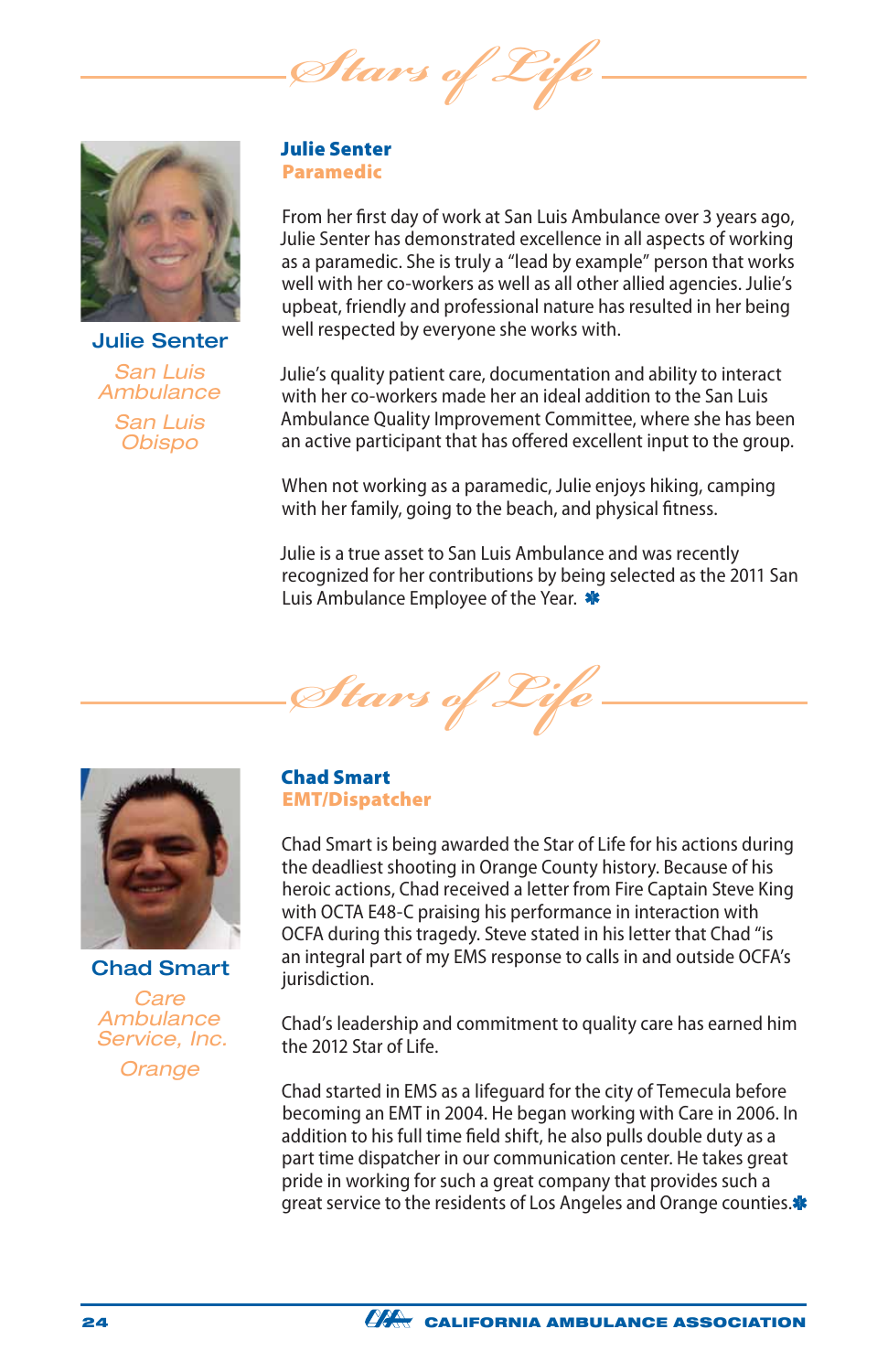Stars of



Ed Smith *Hall Ambulance Service, Inc. Bakersfield*

#### Ed Smith Paramedic/Communications Technology Specialist

Ed started his career at Hall Ambulance on May 5th 1971. Ed was attending an Advanced First Aid class at Bakersfield College when Harvey Hall, Founder and President of Hall Ambulance, made an appearance to discuss the ambulance business. As soon as Ed completed his class, he applied for work. In 1973, Ed completed his EMT training well before the state required an EMT certificate to work on an ambulance. In 1975 Ed completed paramedic training and became one of the first paramedics in Bakersfield. Ed was promoted to Paramedic Field Supervisor. Ed has always loved electronics and in 2002 he turned his hobby into his job when he was given the responsibility of installing and maintaining radios, phones, and other electronic components required to keep a fleet of more than 100 vehicles in constant contact with the Communications Center. Ed maintains his paramedic license and is always prepared to staff a unit as needed to assist with Mass Casualty Incidents or periods of heavy call volume. Ed is the first Hall Ambulance employee to reach the 40 year milestone. \*





*Care Ambulance Service, Inc.*

*Orange*

#### Piti Sukavivatanachai EMT

*Stars of Life*

Piti Sukavivatanachai is being awarded the Star of Life for his actions during the deadliest shooting in Orange County history. Piti and his partner (Robert Ward) were the first ambulance crew to arrive on scene. With such a chaotic scene taking place around them, he was able to stay calm and focused and provide immediate patient care to the shooting victims.

Piti Sukavivatanachai has been an EMT for Care Ambulance for approximately 1.5 years. Currently, he proudly serves the community of Seal Beach, CA. After graduating from UCLA with a BA in psychology and a minor in music history, he went on to receive his EMT training at CIEMT. He wanted to become an EMT to gain medical experience to prepare himself for PA school. He knew he wanted to go into the business of helping people after getting a taste of lifesaving at the age of 7 when he rescued a near-drowning friend. With his free time, he enjoys spending time and cooking with his fiancé, going on food adventures, experimenting with new recipes in the kitchen, playing water polo and playing guitar with his band, Freaks in the Wild. His goals are to move up to Santa Barbara, CA with his fiancé, open a restaurant and start a family. \*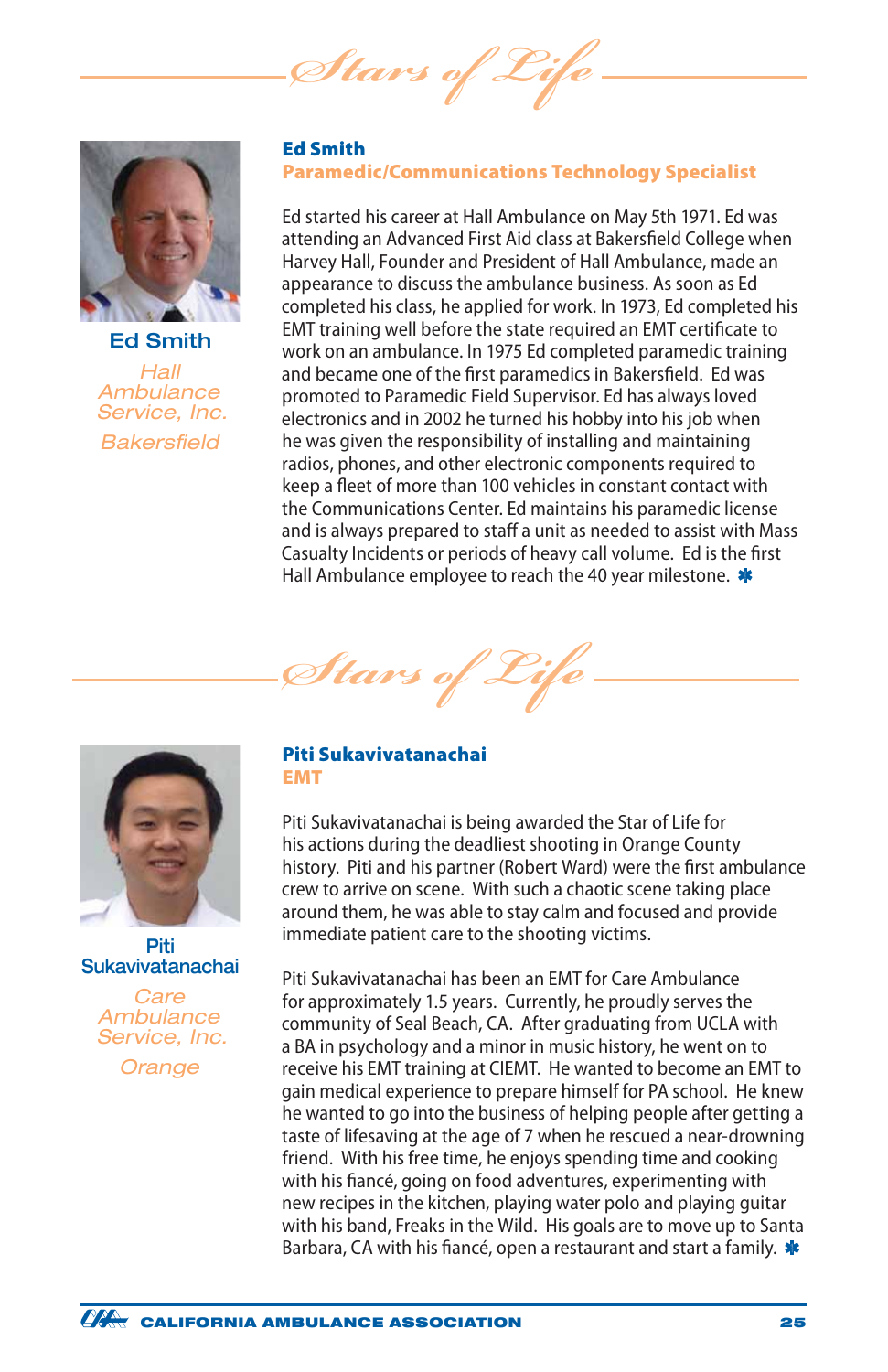*Stars of Life*



**Herculano** (Lano) **Tucay** 

*American Medical Response Tulare*

#### Herculano (Lano) Tucay EMT-FTO

On August 1, 2011, while driving home after finishing his shift, Lano Tucay came across a truck that had caught fire and crashed into an apartment building. Acting quickly, Lano pulled the driver, who was on fire, from the truck and rolled him in wet grass to extinguish the flames. Fearing the truck might explode, Lano then evacuated residents of the apartment building before returning to the driver to render aid until EMS arrived on scene. Lano's quick thinking and heroic efforts on this day are credited with saving the driver's life. He was subsequently presented with an award from the Fresno City Council, and had August 18, 2011 declared as Herculano Tucay Day. Not surprisingly, this was not the first off-duty save Lano had performed, and may likely not be the last. A dedicated Field Training Officer and 17 year EMS veteran, Lano Tucay possesses all the traits of a genuine Star of Life, and we are proud to have him as part of the AMR team. \*





**Joseph** Viergutz



*Solano County*

#### Joseph Viergutz EMT

Joseph Viergutz, EMT, knew growing up that public safety was something he always wanted to be involved with, he just didn't know where to start. After graduating high school, Joe enrolled in the EMT program at Solano Community College. By nineteen, Joe had his first job with a non-emergency transport company. A few years later Joe was hired by Medic Ambulance where he has been ever since. Joe is being honored as Medic Ambulance's 2012 EMT of the Year. Joe has been a model employee at Medic Ambulance, as he has served in many helpful roles throughout the year for us. Joe was also awarded Medic Ambulance's 2012 Travis Grace "Excellence in EMS" Award, and will receive a full tuition scholarship for Paramedic School to Napa Valley College. Great Job! \*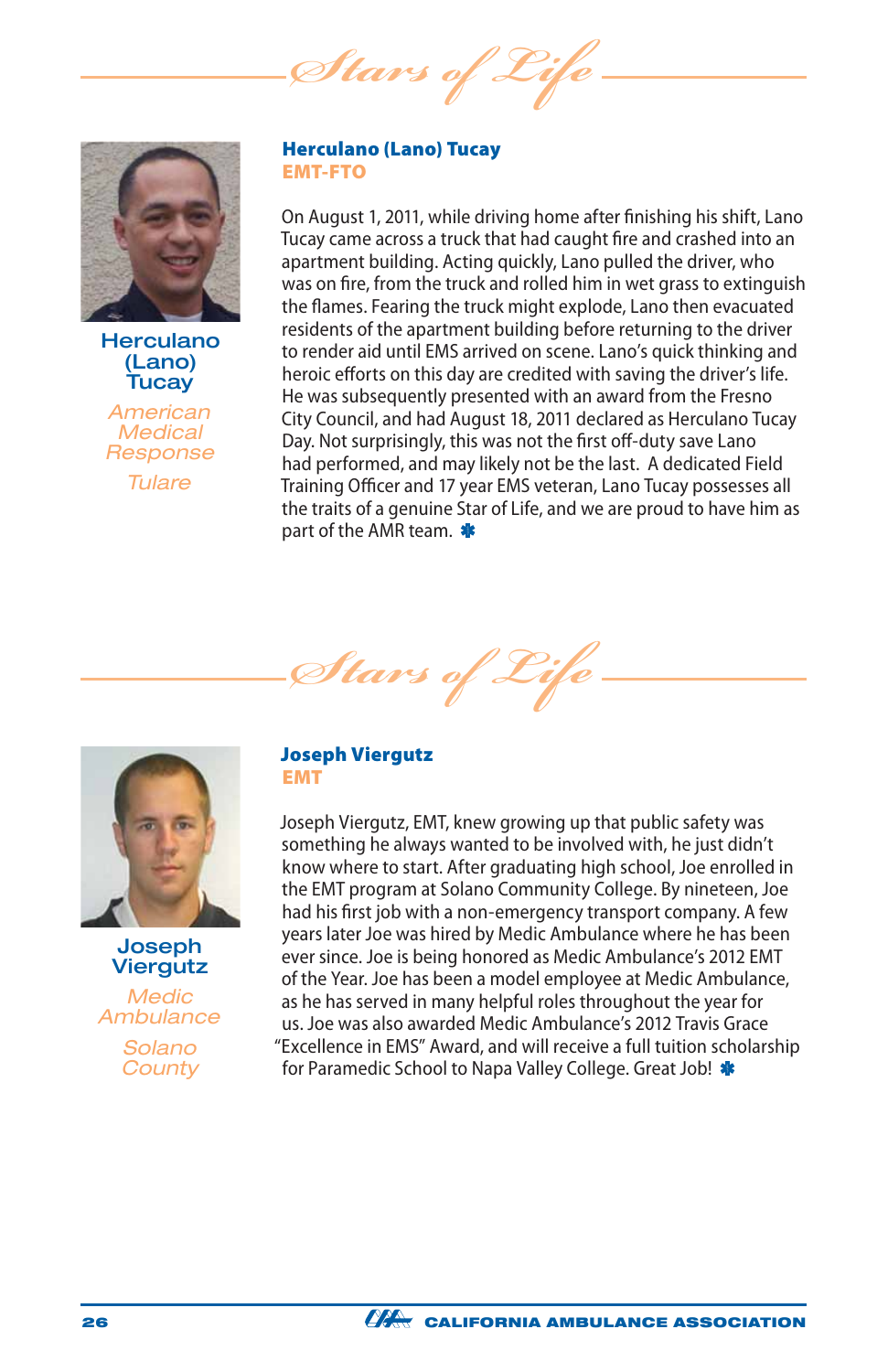Stars of



Pamela **Watson** 

*Medic Ambulance Solano County*

#### Pamela Watson EMT

Since Pam was 10 years old she wanted nothing more than to have what she thought was the "coolest job ever" being on an ambulance. Pam's life has taken unexpected turns but she has never let go of her dream. Six years ago, Pam had the opportunity to chase her dream and became an EMT; she then was hired at Medic Ambulance and couldn't be happier. Pam truly feels lucky & blessed to be able to get up every morning and she LOVES going to work. Pam says even after 5 years of being on an ambulance, nothing can bring a smile to her face like the sound of sirens blaring and the rush of going on a call. Pam's career goal is to have the chance to become a paramedic! Pam loves to enjoy the California weather, riding her bike, walking, hiking along the Yuba River and gathering with friends for BBQs. Pam and her partner Nicole are being honored for the rapid and critical treatment of a cardiac patient, who suffered sudden cardiac arrest. Because of their excellent treatment, the patient walked out of the hospital, and is at home now in Benicia! Great Job! \*





*Medic Ambulance*

> *Solano County*

#### Scott Williams EMT

*Stars of Life*

Scott Williams, a 20 year employee of Medic Ambulance, first started working for his family's business for several years as well as owning his own auto customizing shop. In 1993, Scott was hit by a drunk driver and was placed on bed rest in traction for several months due to multiple spinal disk bulges and herniations. During this time, Scott's business closed and his parents retired, so after he recovered he was forced to find other work. Scott decided he wanted to help people the same way he was helped after being hit by a drunk driver. Scott decided to attend EMT school. Scott soon graduated as an EMT and went to work for Cordova Ambulance in December 1992. In 1996, Scott became an employee of Medic Ambulance Service after the company purchased Cordova Ambulance. Scott has been with Medic ever since and states he has "thoroughly enjoyed working with the company and all of the many friends and partners I have had over the years and I look forward to the many more years ahead of me." Scott is married with four children ages 10 months to 21 years. Scott enjoys working around his house, camping and training his two German Shepherds. His favorite thing to do is spend quality time with his wife and kids on his days off. Scott is being honored for his 20 years of excellent and dedicated service to his job and his profession! Great Job! \*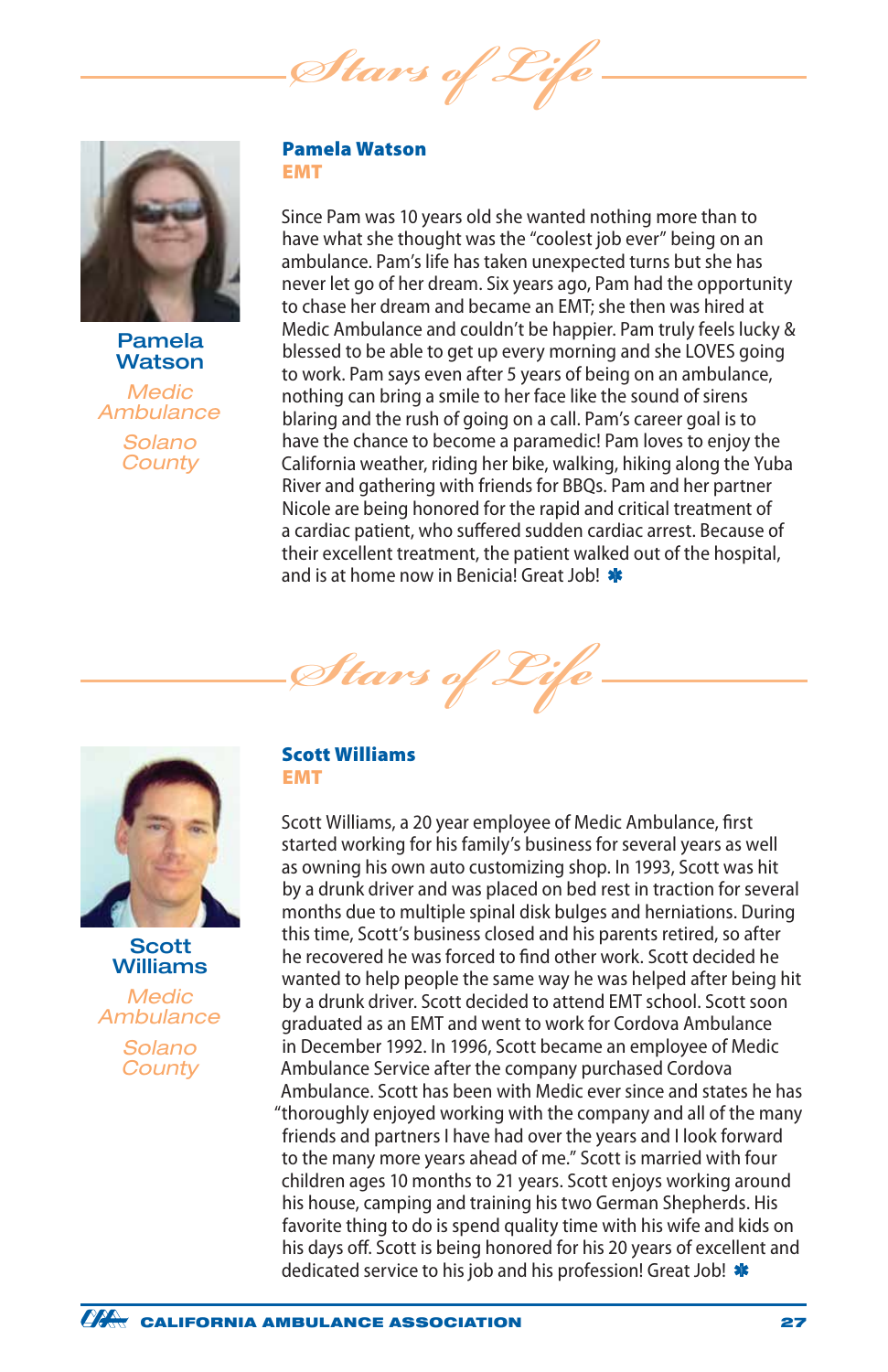*Stars of Life*



Tamera **Wilson** 

*Hall Ambulance Service, Inc. Bakersfield*

#### Tamera Wilson EMT

On February 1<sup>st</sup> at approximately 1800, then EMT Academy Student Tamera Wilson was in the parking lot at the local grocery store. She heard a woman frantically hollering 'Oh my gosh', and went to see if she could help. She found the woman was very concerned over a young daughter who was in a shopping cart choking. Tamera noticed that the child had a set of keys resting on her, and asked if any of the key chain was missing. The mother said yes, a ball on her key chain was missing. Tamera picked up the child and looked into her mouth, finding nothing. She then turned the child over her arm, and delivered four back blows. This dislodged the object, and the child began crying and breathing normally.

Tami was inspired to start a career in EMS by her sister, Hall Ambulance Paramedic and 2012 Star of Life recipient Tonya Johnson. Tami just graduated from the Hall Ambulance EMT Academy and is in the middle of her six week field training.  $*$ 





Heidi **Woods** 

*Hall Ambulance Service, Inc. Bakersfield*

#### Heidi Woods Flight Nurse

On October 10, 2011, Hall Ambulance and Hall Critical Care Transport personnel teamed up together to save a life. Tanya and Eileen were dispatched on a ground ambulance to the Elk Hills Oil Fields area between Taft and Bakersfield for a cardiac arrest. Due the remote area and distance from a hospital, Hall Critical Care Transport's Air Ambulance was also dispatched. The ground ambulance arrived to find a 55 year old male unconscious with CPR started by witnesses. The Elk Hills staff had responded with an AED prior to our arrival and shocked the patient four times. Tanya and Eileen took over care and initiated Advanced Life Support procedures. During the transport to the landing zone the patient started to wake up. Care was handed off to Shawn, Heidi, and Steven. The patient was sedated, an airway was secured and post arrest medications followed. The patient was flown to San Joaquin Hospital where care was transferred to the Chest Pain Center staff with a pulse and spontaneous respirations. The patient was subsequently discharged home. \*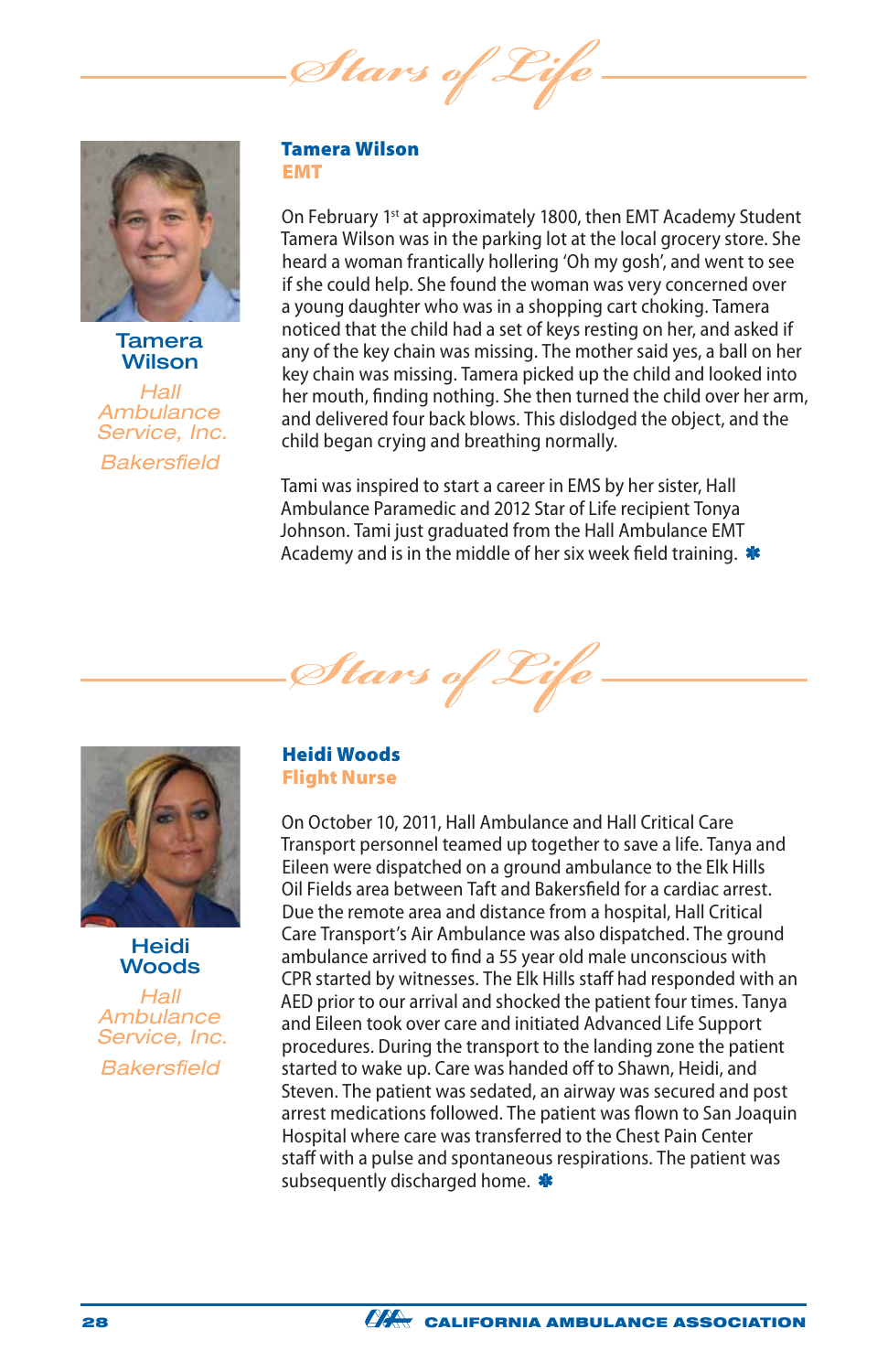*Stars of Life*



**Jennifer** Wright *Medic Ambulance Solano County*

Jennifer Wright EMD – Lead Dispatcher

Jennifer was born in Vallejo, CA and grew up in Suisun, CA, just down the street from the Suisun Fire Department. Jennifer went to Angelo Rodriguez High School in Fairfield, CA, and was a part of the first graduating class to finish all 4 years. As a child, Jennifer started in Girl Scouts and was involved with the organization for about 10 years. Jennifer also volunteered at her old elementary school as a teacher's aide. During her time as a Girl Scout and an aide she encountered people having medical emergencies and the field always interested her. She felt trying EMS out as a dispatcher would be the best first approach. She applied with Medic Ambulance, went through all her training and passed with great remarks from her trainers. Jen has now been at Medic Ambulance for 4 years, first working as a call taker and now as a lead dispatcher. Jennifer is EMD certified by the National Academies of Emergency Dispatch (NAED) and is a Field Training Officer (FTO). In Jennifer's spare time she loves to go shopping, spend time with friends, attend weekly family dinners with her family, and spend time with her 8-month old nephew Kaleb. Jen is being honored for her overall job performance as a lead dispatcher this last year. Jen has been a model employee and a mentor at Medic Ambulance. She has served in many helpful roles, such as Field Training Officer, picking up extra shifts, and always being there for management and other dispatchers when they needed her throughout the year! Great Job! \*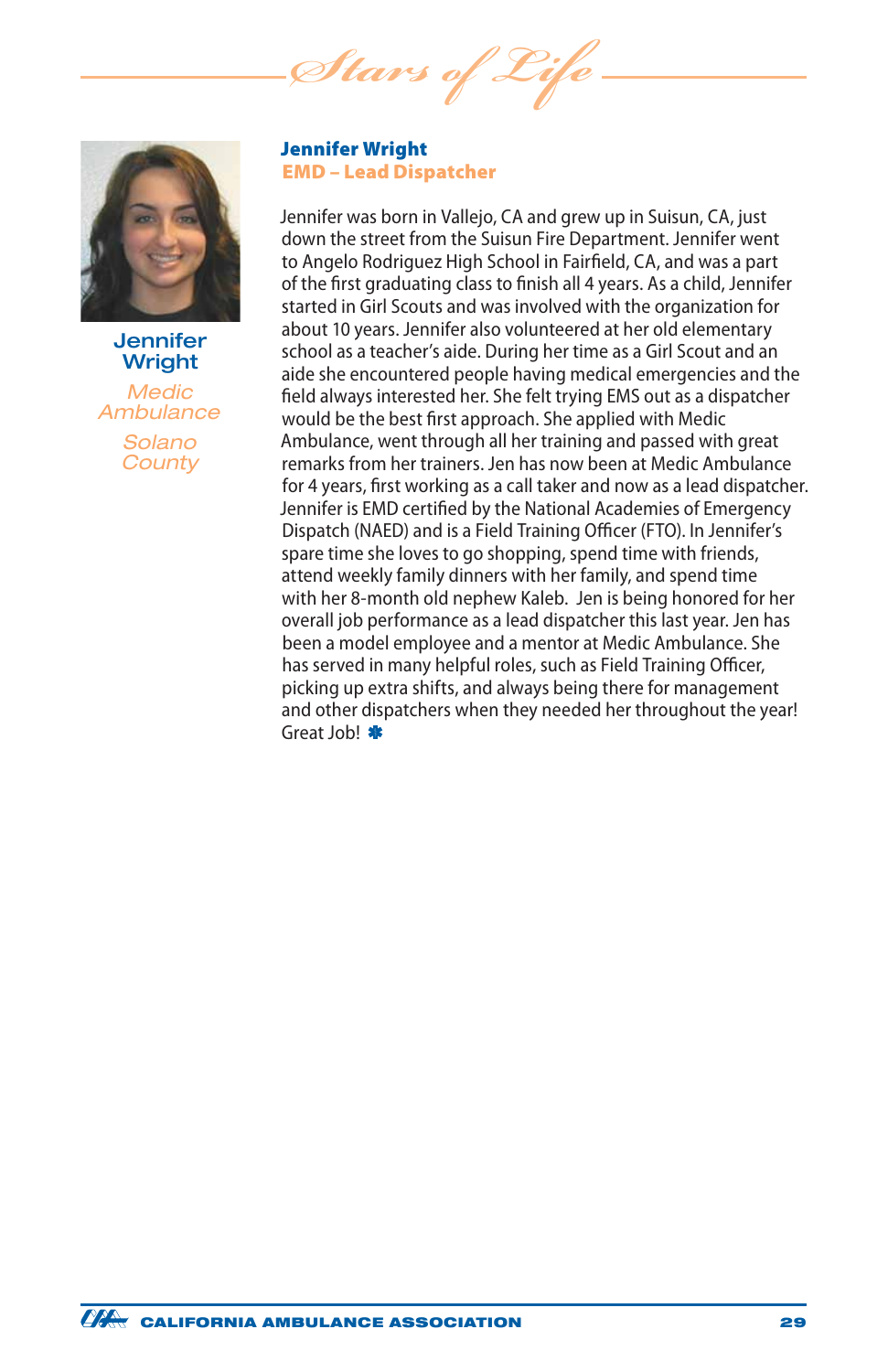*Stars of Life*



Sean Young *Royal Ambulance Danville*

Sean Young Operations Supervisor

Sean Young began his journey into the world of EMS through the influence of his older brother, who is a firefighter at Stockton Fire. As he began to pursue this dream, he realized that this was not the right path for him and he began looking at the paramedic route instead. This new direction led him to Royal Ambulance, where he started as an EMT in early 2010. Sean soon became one of Royal's most popular team members by consistently demonstrating his commitment to patient care, his strong work ethic, and his keen ability to be a key team player in anything he took on. In 2010, Sean Young was awarded "Rookie of the Year" as well as the "Fan Favorite" award in one of Royal Ambulance's annual employee appreciation ceremonies. This award was voted on by his peers, and Sean came out as the clear winner for the individual who really stood out above the rest, who is always willing to help out, who consistently displays a positive attitude and who best represents the Royal community and company morale. As Sean continued to grow and thrive as an EMT and as a natural leader, he was soon promoted to Field Training Officer. Sean continued to stand out, and his willingness to always lend a hand to the Management Team, his innate understanding of the business side of Royal, as well as his positive influence on his fellow EMTs and FTOs led to his promotion in 2011 to Operations Supervisor. Sean continues to be one the most well respected and admired members of Royal Ambulance, and he is always looking to take on more responsibility and for additional opportunities to learn and grow. In his free time, Sean enjoys rock climbing, travelling and spending time with his 10 year old daughter Jade.

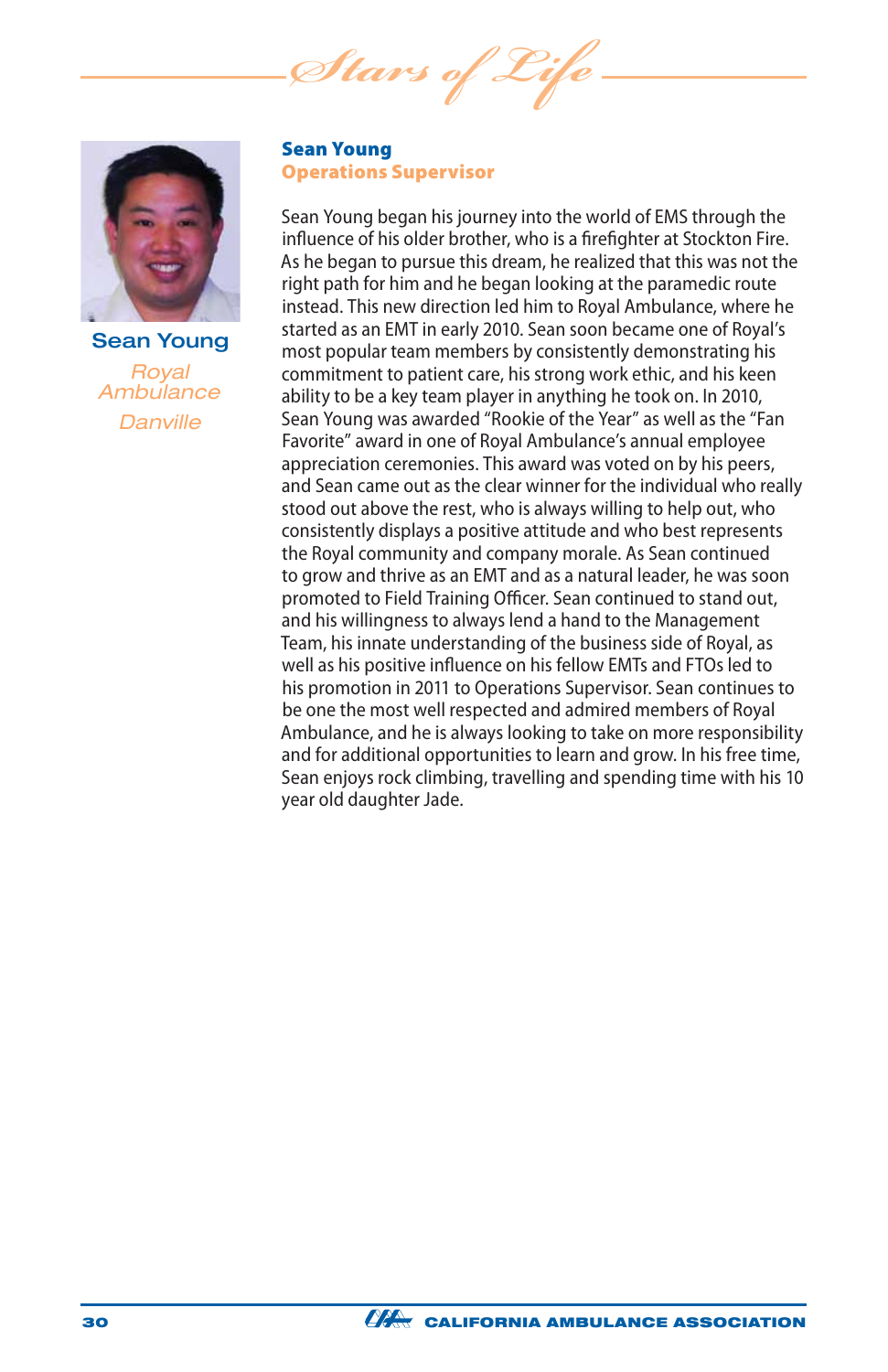*Stars of Life*



### Jack Youngblood

*American Medical Response Sacramento* 

#### Jack Youngblood Paramedic

Jack Youngblood has provided exemplary paramedic service to the Sacramento region since 1989. However, it is what Jack has done off duty for young burn survivors for over 16 years that tells the story of just how great a person he really is, and why he deserves to be awarded the Star of Life. The best way to described Jack's compassion for others is to tell the story of his first exposure to the Burn Camp, operated by the Alisa Ann Ruch Burn Foundation.

Jack joined his wife, Colleen, as chaperons for a ski trip hosted by the Foundation. On the way to the ski resort the couple picked up a young man who was a burn survivor. Before they arrived at the resort they stopped at a local restaurant and Jack noticed patrons beginning to stare at the young man who had sustained disfigurement from his burn injuries. Jack quickly moved to offer emotional support to the boy by placing his arm around him and asking him what he would like to eat. It was at this point that Jack knew that this was an organization he needed to belong to, and where the first of his 16 years of volunteering at the Foundation's Burn Camp began.

Today, Jack, who is known as "Chief" among campers, can be found dedicating much of his time at Burn Camp running the Young Adult Summit that he helped design, which focuses on teaching burn survivors the skills needed to become more independent and successful in society and the workplace. This summit has gained the interest of burn camps from around the country and even Canada who are looking to reproduce the summit in their area. Jack was also recently honored with the Ruch Family Circle Award for his years of service to the Foundation. A superior clinician, and compassionate individual, Jack Youngblood is everything a Star of Life should be, and more. AMR is honored to have the opportunity to nominate Jack with this award.